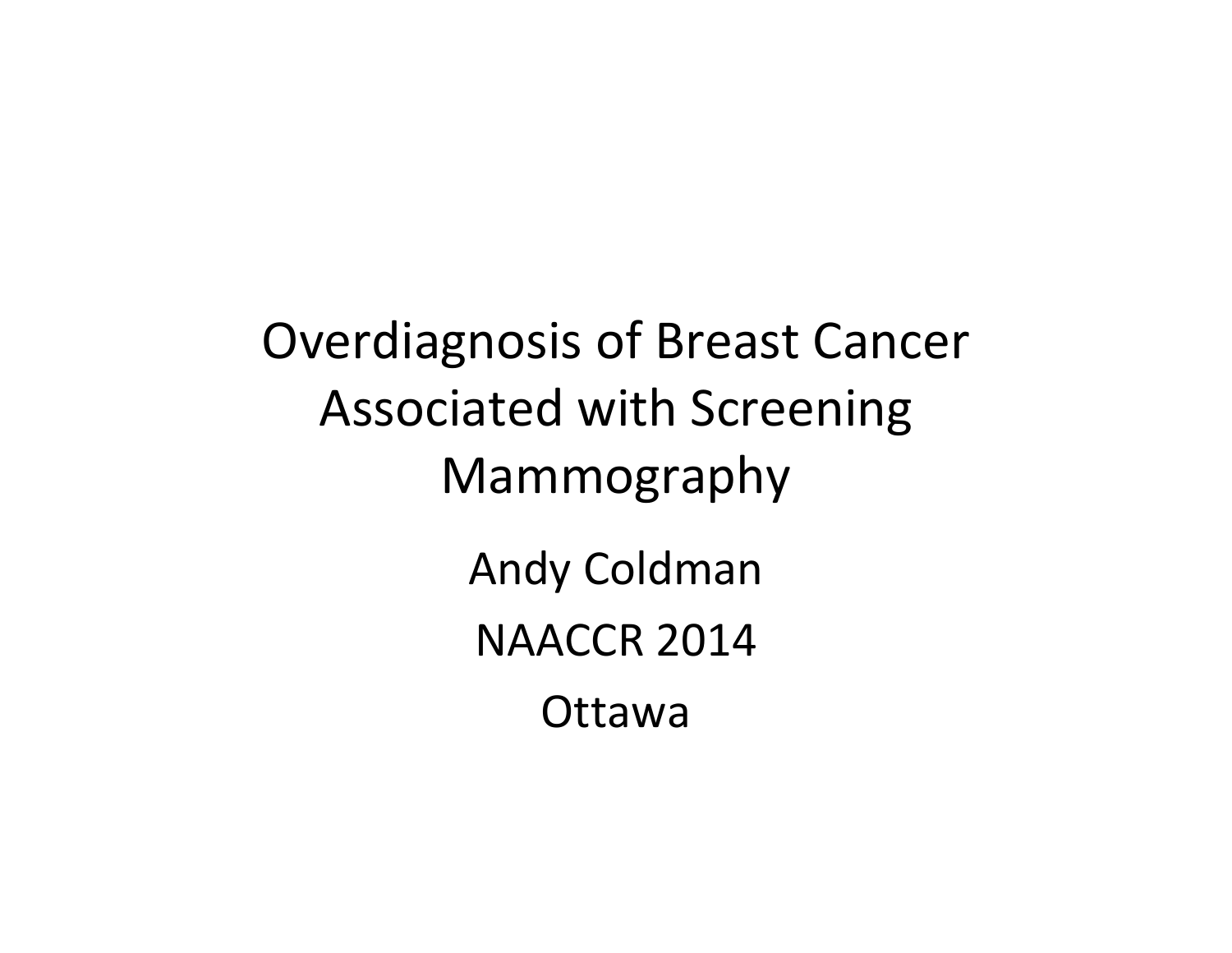## Mammography Screening

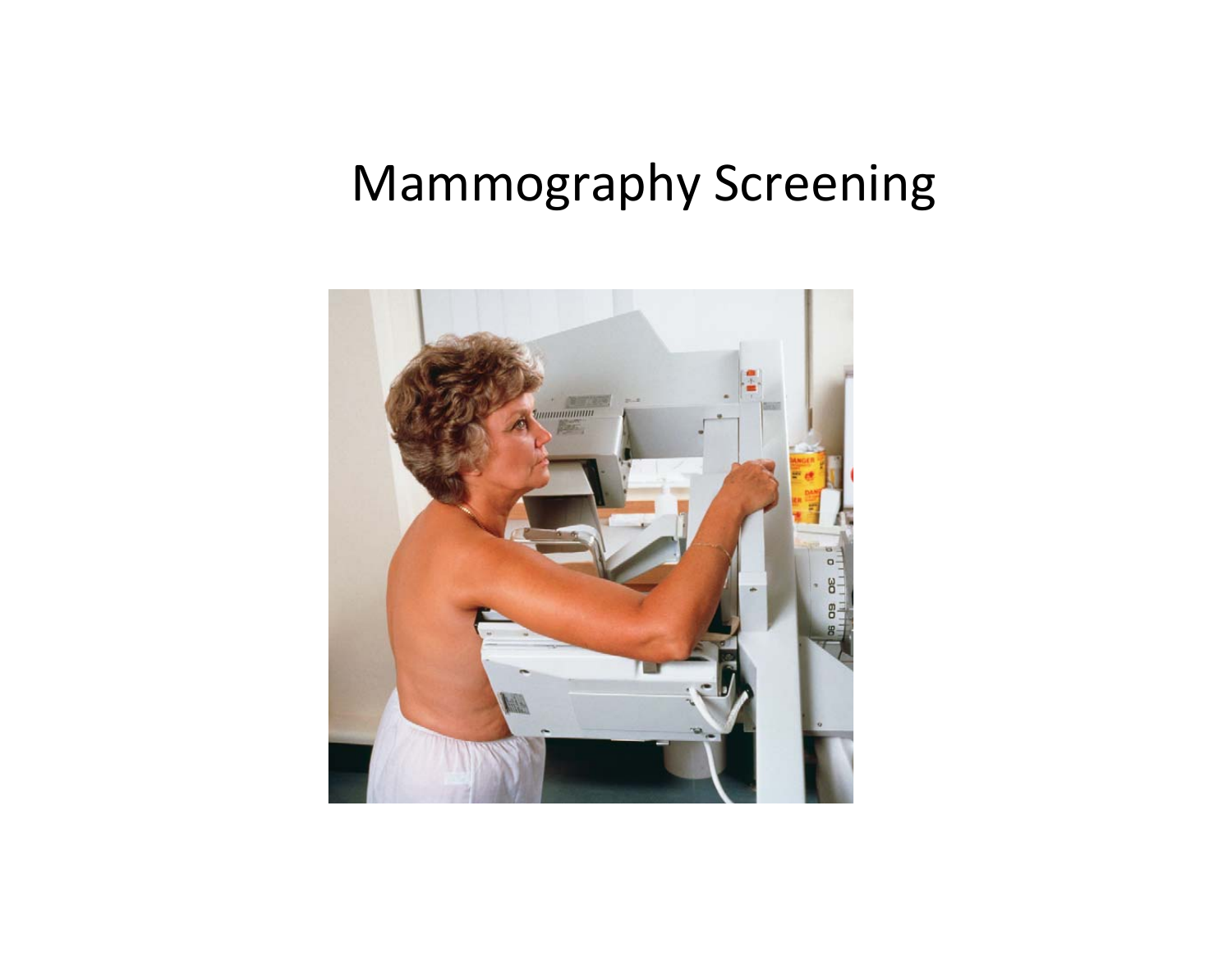### **Overdiagnosis**

#### **Background**

Almost more than any other screening, mammography screening for breast cancer, has attracted much recent attention.

Why?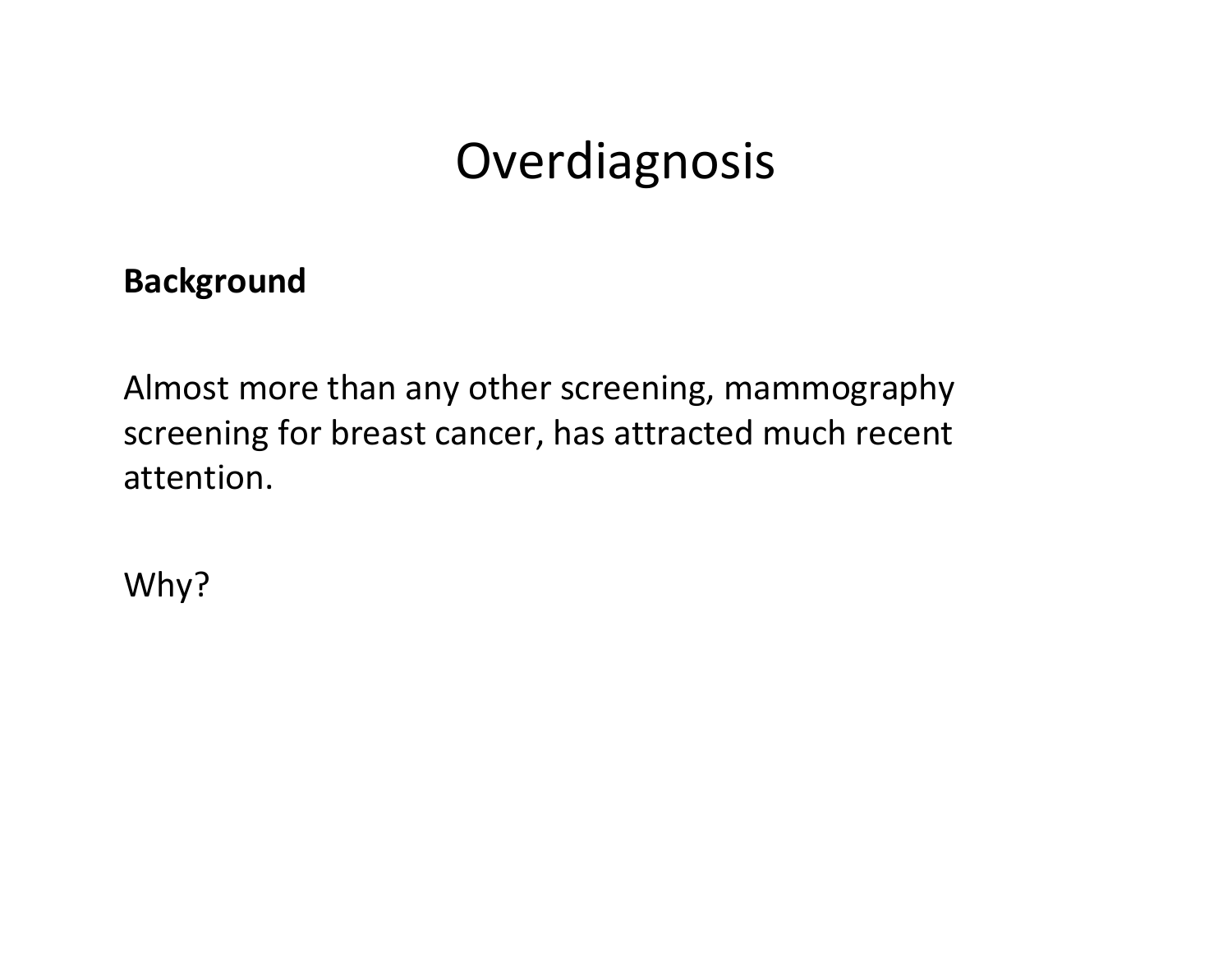### What has changed

•Evidence based reviews suggest lower levels of effectiveness than was generally accepted <sup>a</sup> decade ago

- •Overdiagnosis, once not considered to be <sup>a</sup> problem in breast screening, is now <sup>a</sup> major concern
- •To screen or not to screen has shifted from the question "Is it effective" to "What is the balance of harms and benefits"

•An effective lobby of breast screening skeptics has developed which have published studies purporting to demonstrate that screening is both less effective and more harmful than the conventional view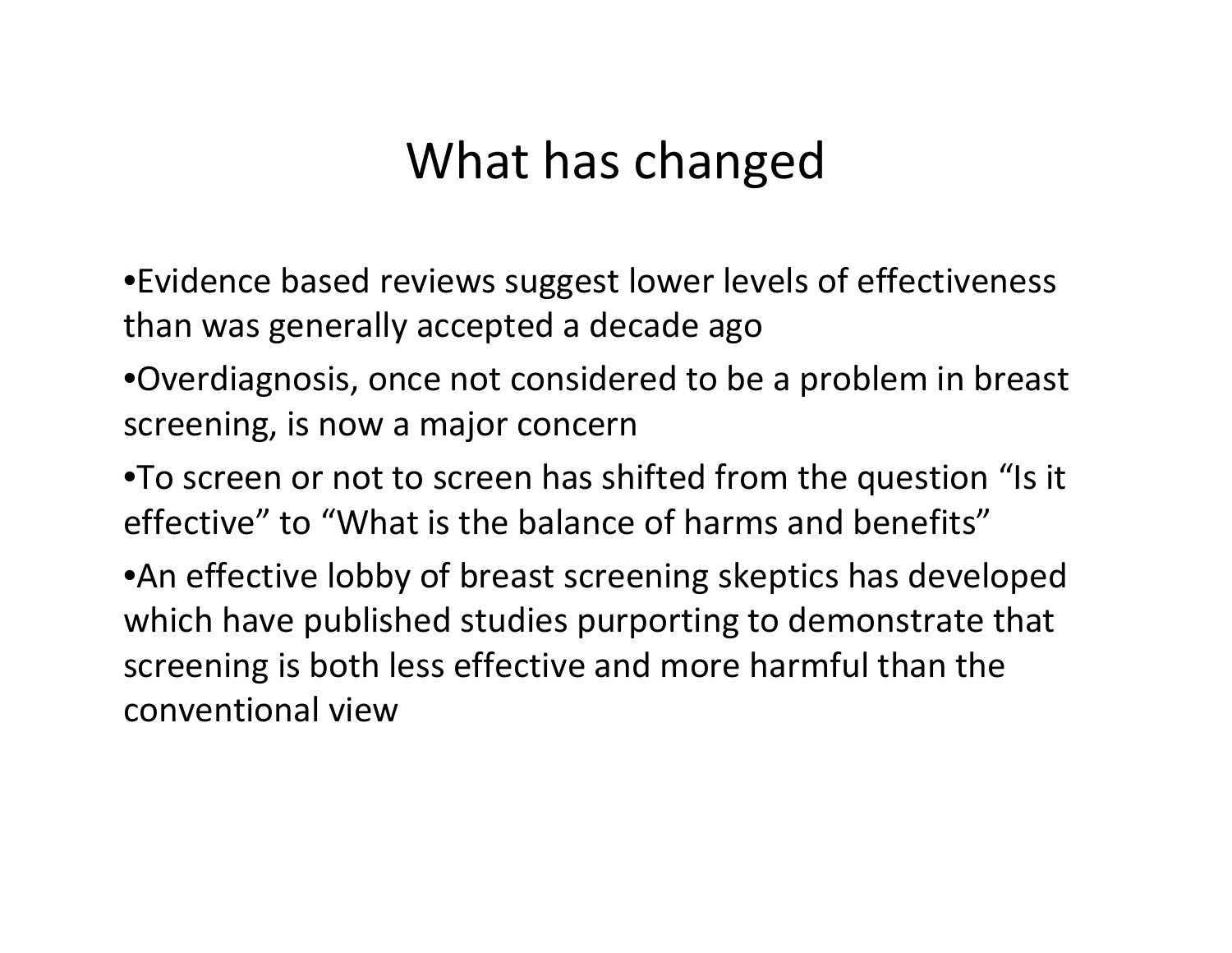### Overdiagnosis of Breast Cancer

Overdiagnosis is certainly possible as several autopsy studies have demonstrated the frequent presence of breast malignancy in women with no diagnosis prior to death

I will provide an overview of some of the studies which have examined overdiagnosis. I will confine attention to those using evidence from RCT's or Population studies. I will not review studies which have used sophisticated stochastic models.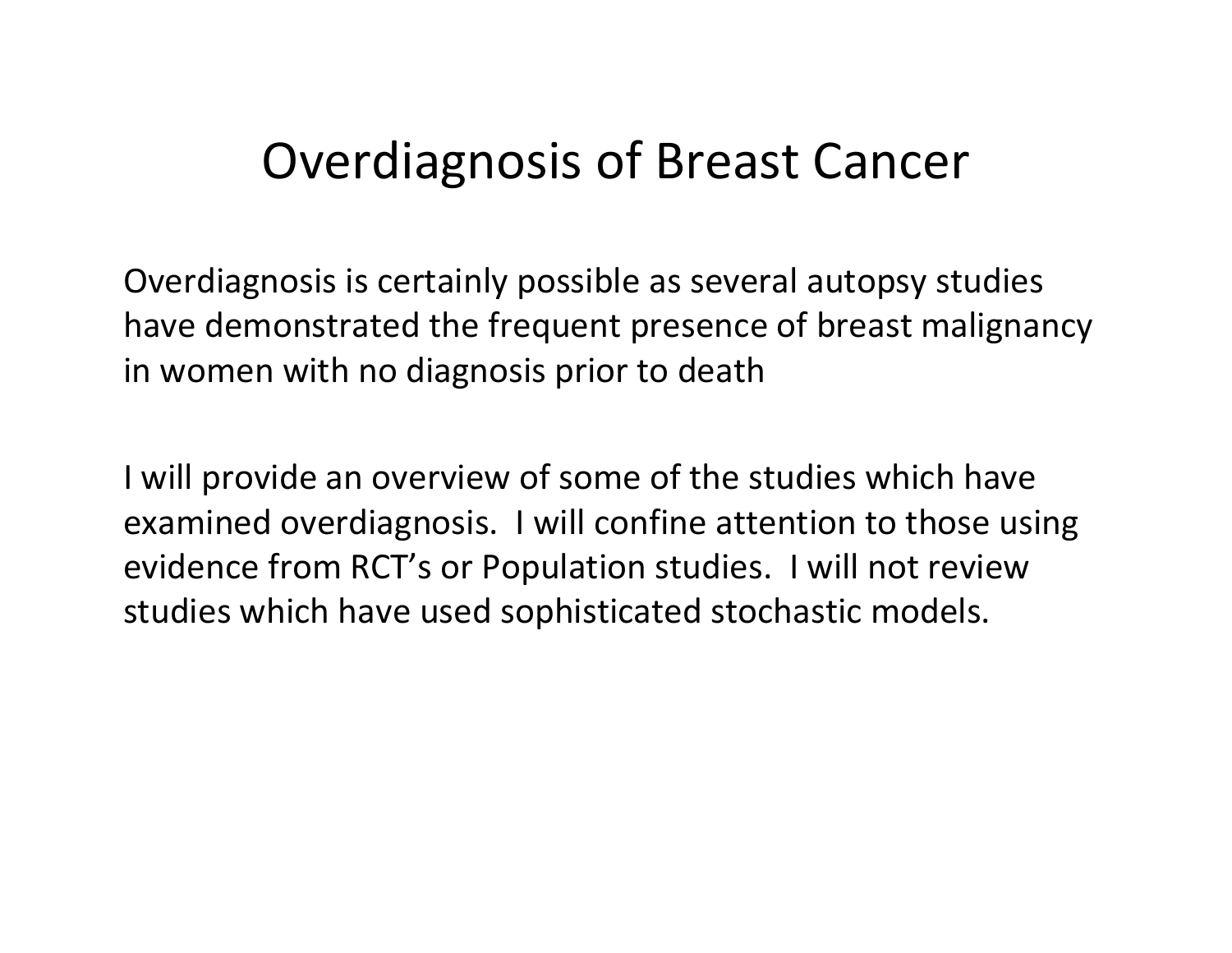Hypothetical Effect of Biennial Mammography Screening between Ages 50‐69 on Incidence – No Overdiagnosis

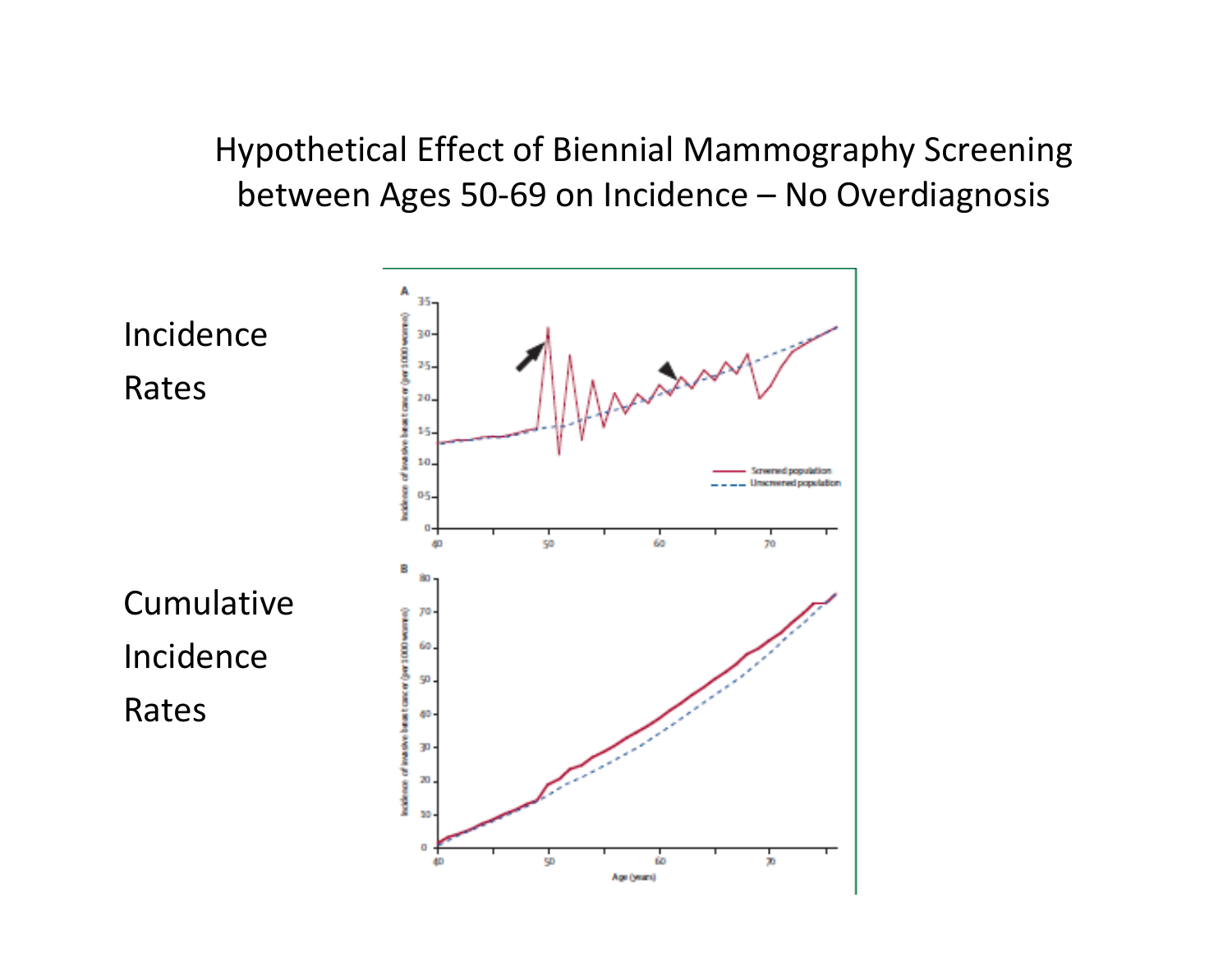Hypothetical Effect of Biennial Mammography Screening between Ages 50‐69 on Incidence – Overdiagnosis Present

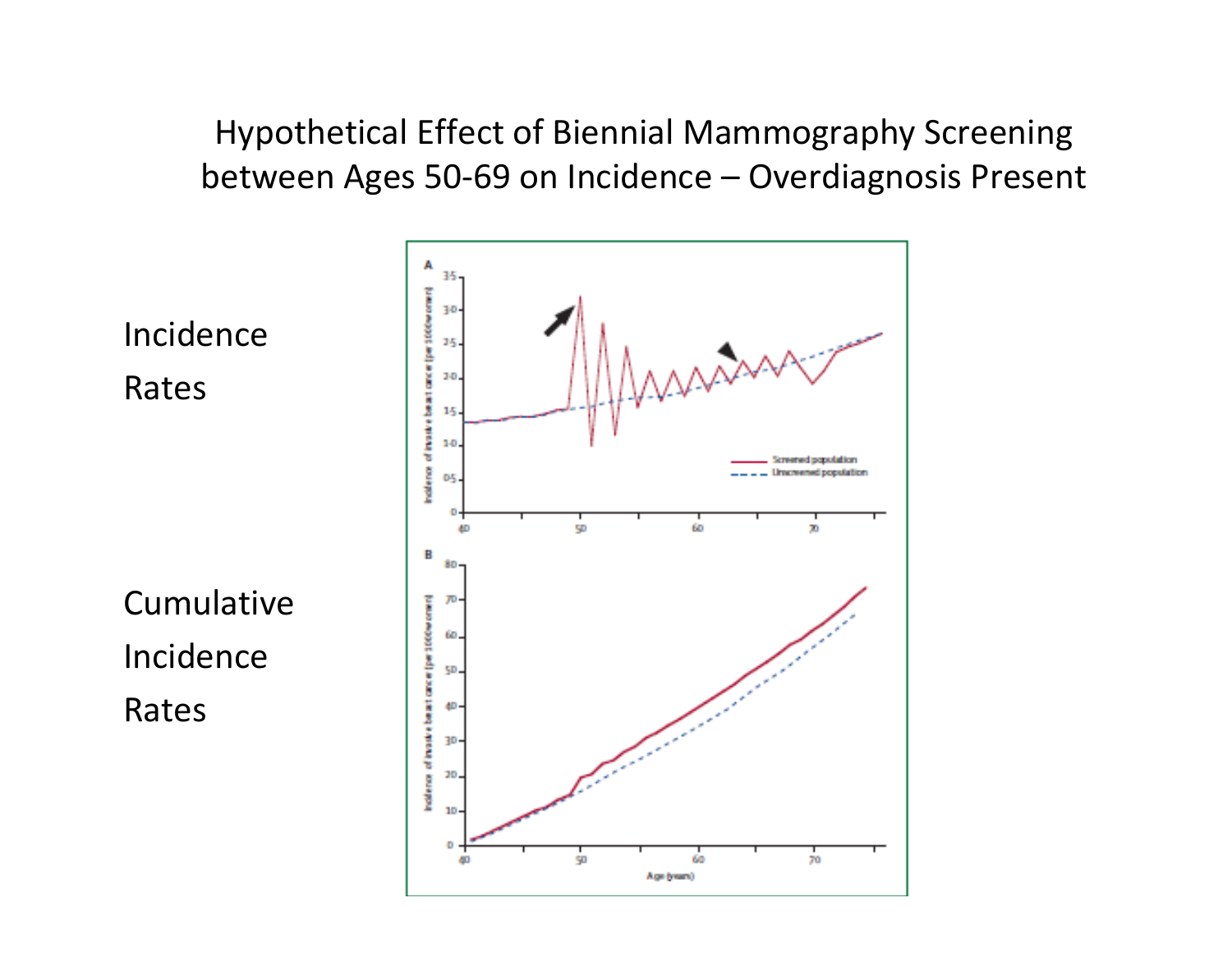### Usual Metric for Expressing Overdiagnosis



œ.

#### **Incident Cases In** *Unscreened* **Group**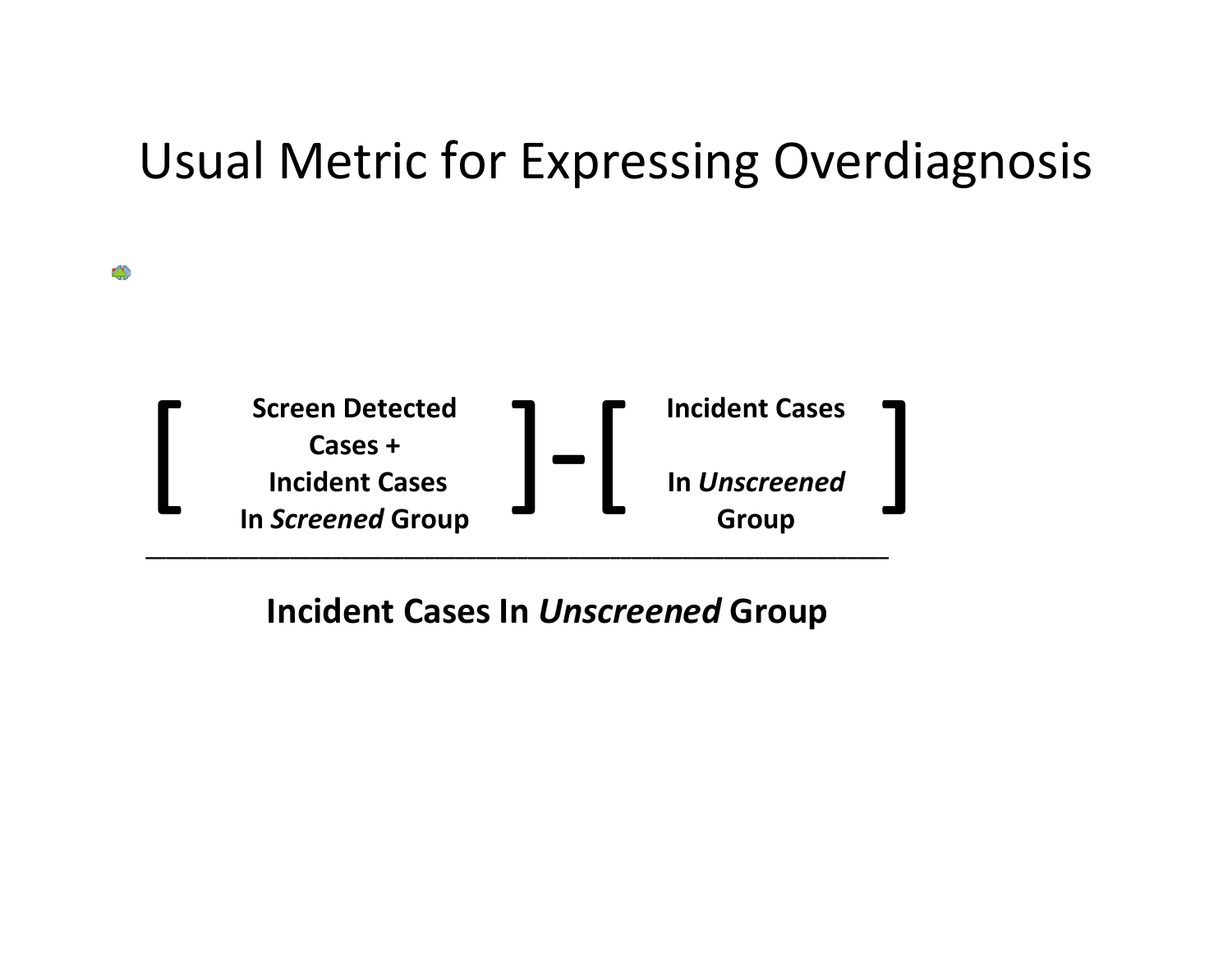# Alternate Metric for Expressing **Overdiagnosis**



œ.

**Screen Detected Cases**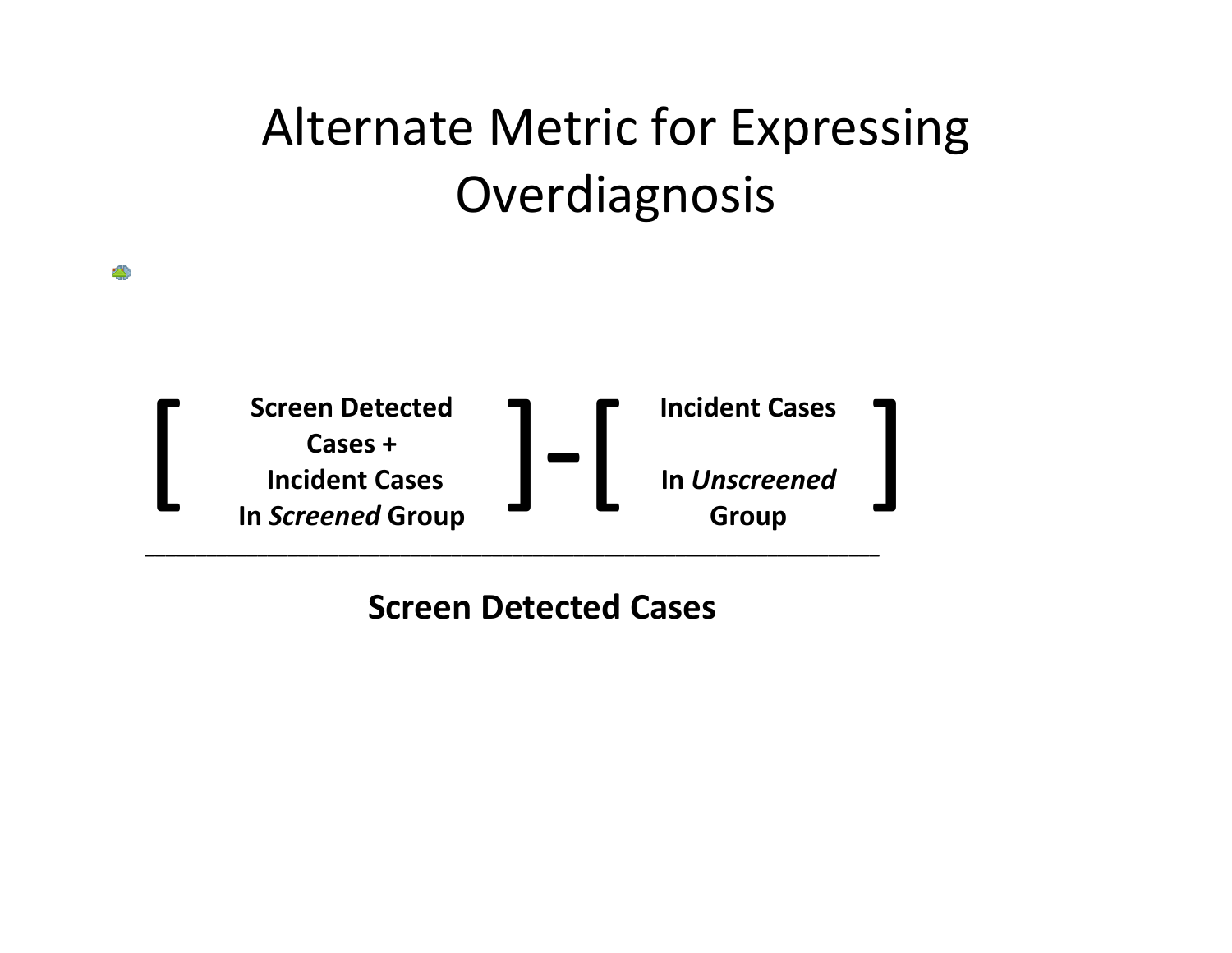### RCT Measurement of Overdiagnosis

- RCT's provide the most valid and easily comprehended measurement of overdiagnosis
- Most importantly sufficient time must be given for catch‐up, that is, we must allow sufficient elapsed time (lead time) to reach the clinical detection time for any cancers which were detected by screening. This means that the cohorts must be followed long after screening stops (this is longer than the follow‐up required for measuring mortality effects).
- Fortunately several randomized trials of breast cancer screening have been conducted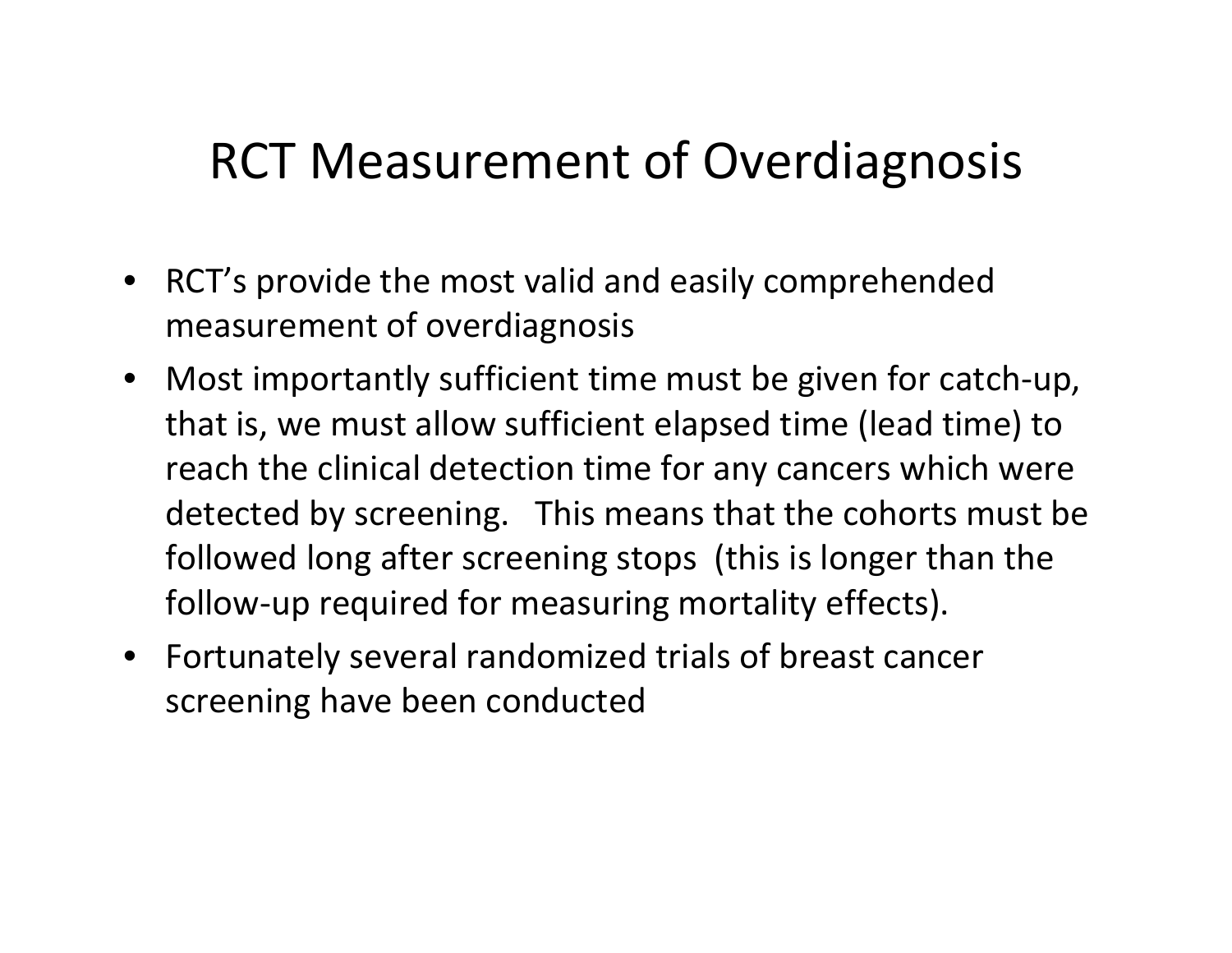### Follow‐up until Excess Risk Stabilizes

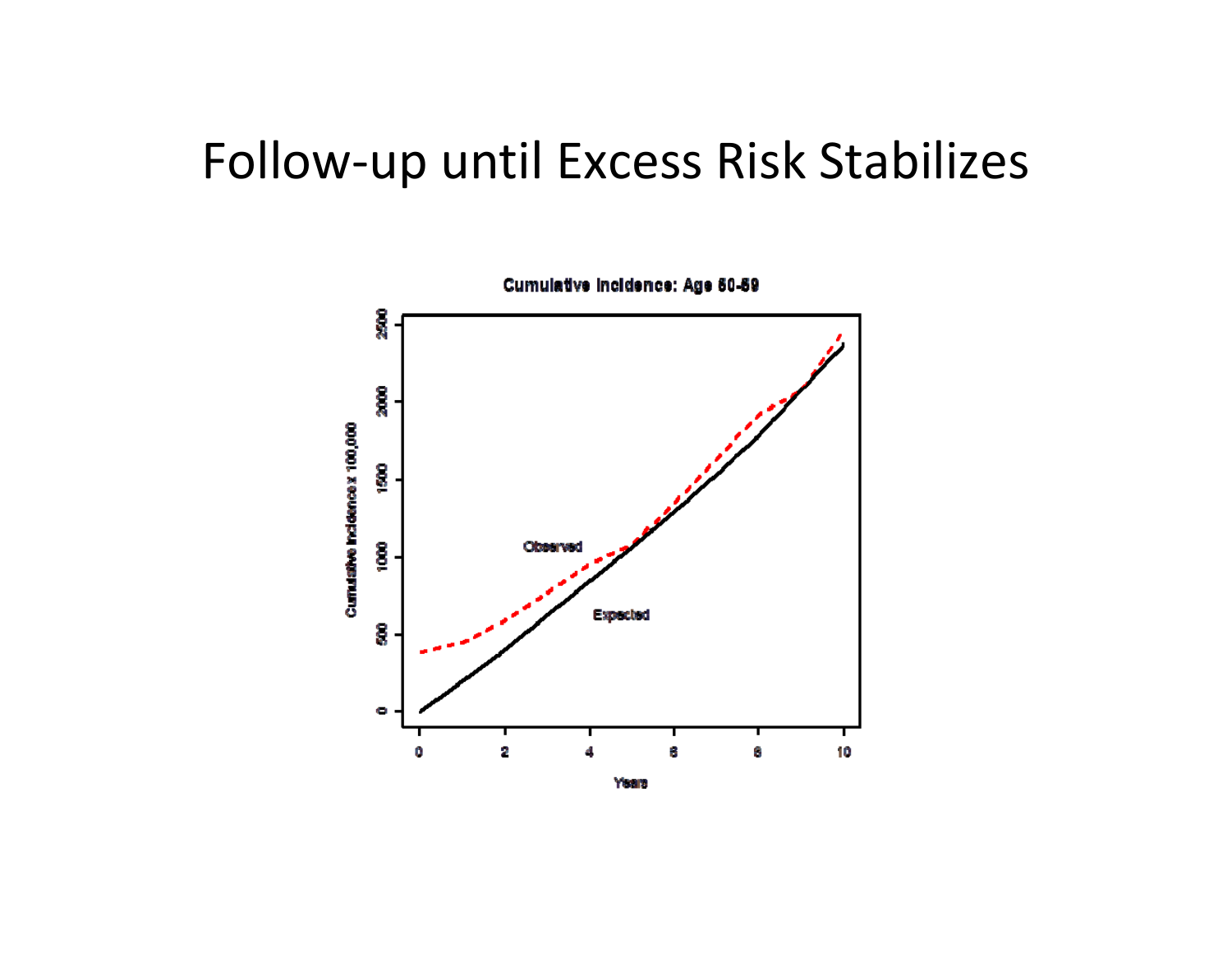### Screening of Controls

In most RCT's no screening was formally offered at the conclusion of screening in the trial but in some trials <sup>a</sup> screen was offered to the control group at the end of screening in the intervention group.

Screening in both arms serves to catch‐up the control group so that prolonged follow‐up of the two groups is no longer required to estimate overdiagnosis.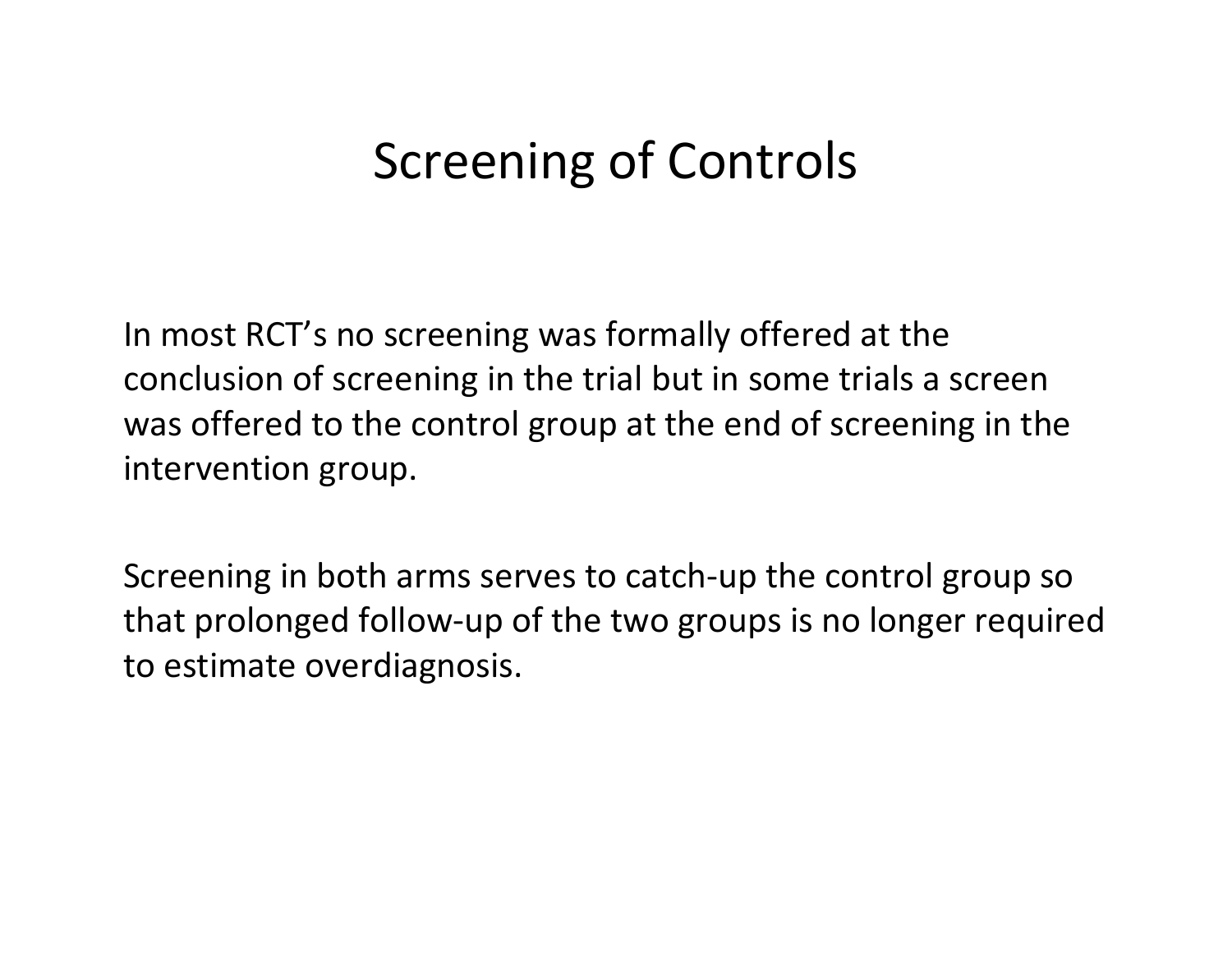### Results from Summary of Randomized Trials [Moss et al, Breast Cancer research, 2005, p230]

| Study     | Cumulative Incidence of Breast Cancer per | Screening |                  |           |                |
|-----------|-------------------------------------------|-----------|------------------|-----------|----------------|
|           |                                           | Available |                  |           |                |
|           | Invasive Only                             |           | Invasive $+DCIS$ |           | at Study       |
|           | Control                                   | Screen    | Control          | Screen    | End            |
|           |                                           | - Control |                  | - Control |                |
| Two       | 2.54                                      | $-0.13$   | 2.66             | $-0.02$   | Yes            |
| County    |                                           |           |                  |           |                |
| Stockholm | 0.85                                      | $-0.04$   | 0.91             | $-0.03$   | Yes            |
| Goteborg  | 1.73                                      | $-0.17$   | 1.90             | $-0.11$   | Yes            |
| Malmo 1   | 2.12                                      | 0.50      | 2.39             | 0.73      | N <sub>o</sub> |
| NBSS1     | 1.68                                      | 0.12      | 1.77             | 0.25      | N <sub>o</sub> |
| NBSS2     | 2.38                                      | 0.04      | 2.44             | 0.26      | N <sub>o</sub> |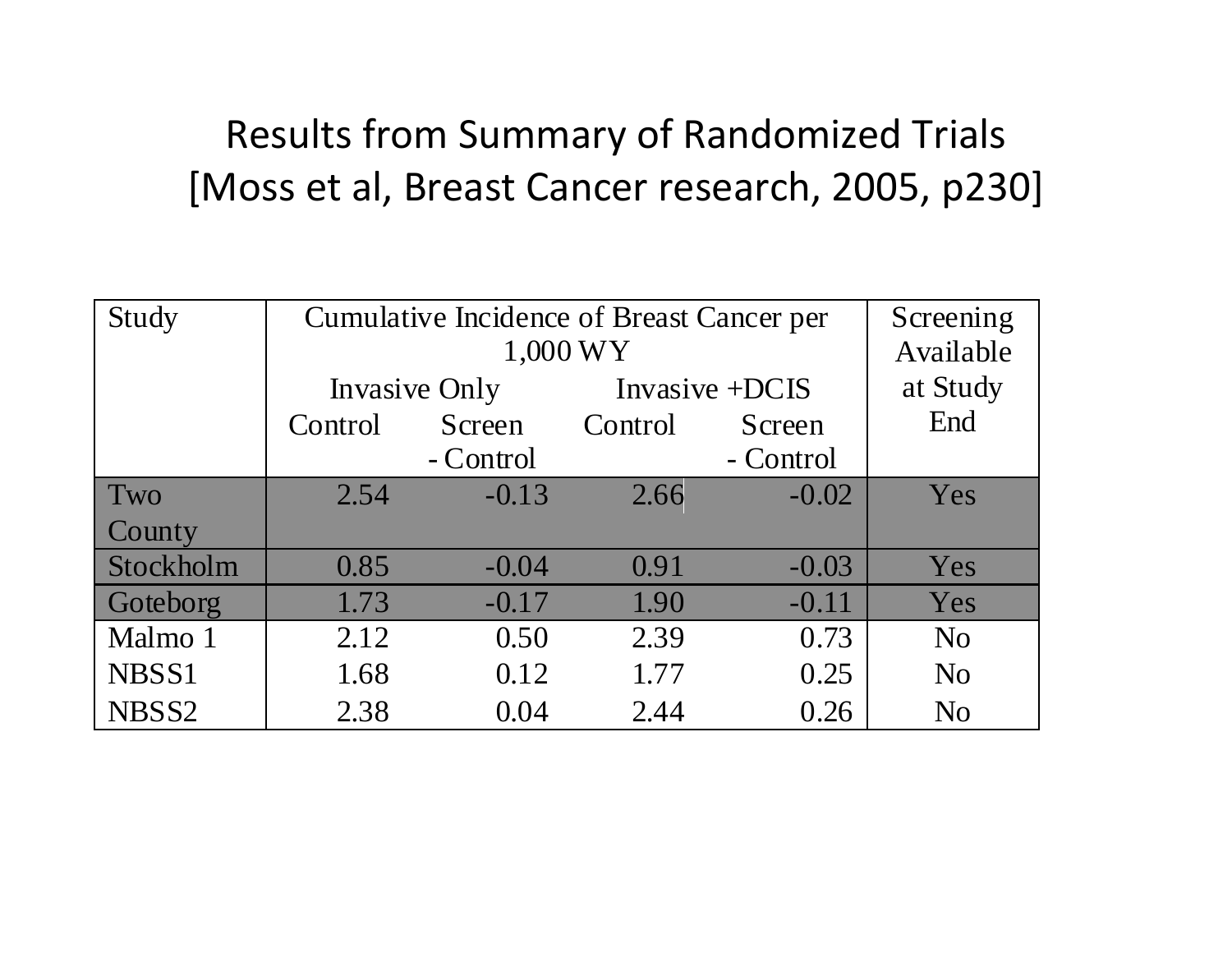### Comments on The RCT's

•RCT's with control screening do not provide estimates of overdiagnosis for screening versus none but for more (incident) screens (both groups have <sup>a</sup> prevalence screen)

- •Without control screening long follow‐up (>10 years) after cessation of screening is necessary to allow for lead‐time effects but will inevitably lead to lower estimates of overdiagnosis since the denominator (cancers diagnosed) increases with time
- •Use of screen detected cases as <sup>a</sup> denominator removes the preceding effect but increases the estimated overdiagnosis
- Long follow‐up leads to increased variability but reduced bias in the estimation of overdiagnosis

•There is no model which relates the amount of overdiagnosis to screening patterns or patient characteristics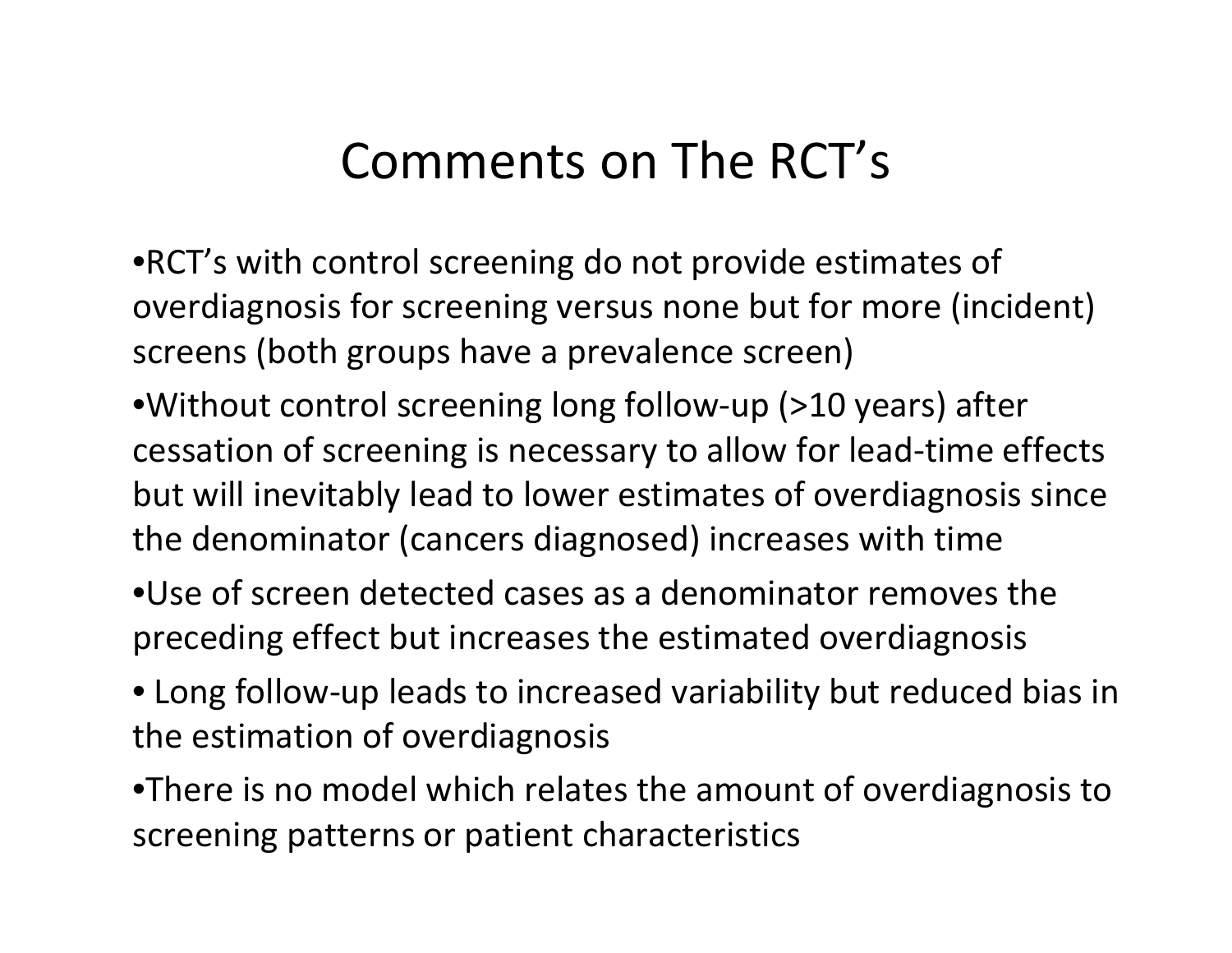### Population Based Studies

Most estimates of overdiagnosis associated with mammography come from studies based upon populations where mammography has been implemented.

These have used <sup>a</sup> variety of methods in which the observed rate of breast cancer is compared to some predicted rate.

The two issues which all population studies must address: •How to estimate the counterfactual risk •How to compensate for lead time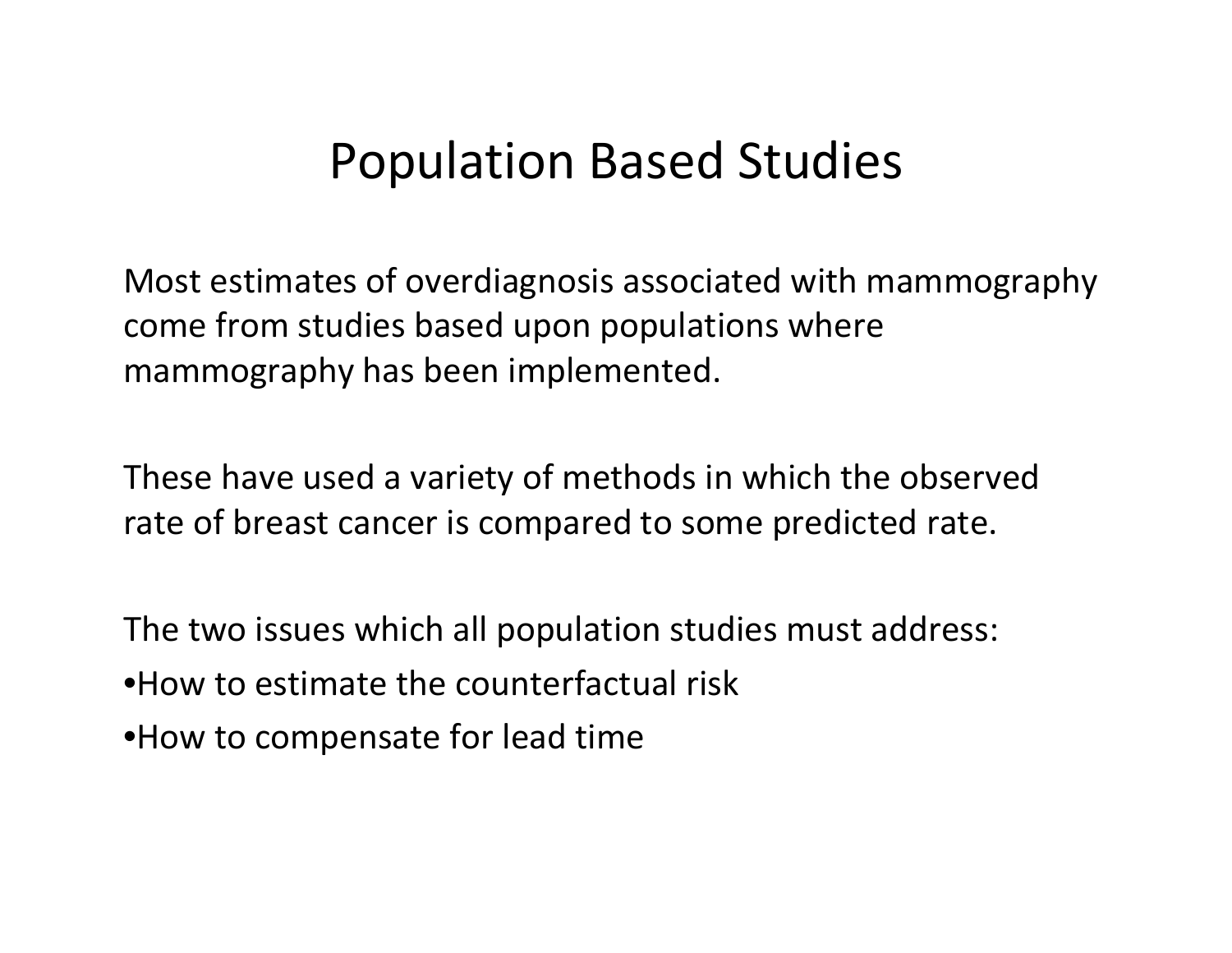# Some Estimates of Overdiagnosis from Population Studies

Iwill provide <sup>a</sup> short commentary on some studies:

US – Bleyer and Welch, NEJM 2012;367:1998‐2005

Australia – Morrell et al, Cancer Causes & Control, 2010;21:275‐ 82

Canada – Coldman & Phillips, CMAJ 2013;185: 492‐8.

Europe ‐ Puliti et al, J Medical Screening 2012;19(suppl):42‐56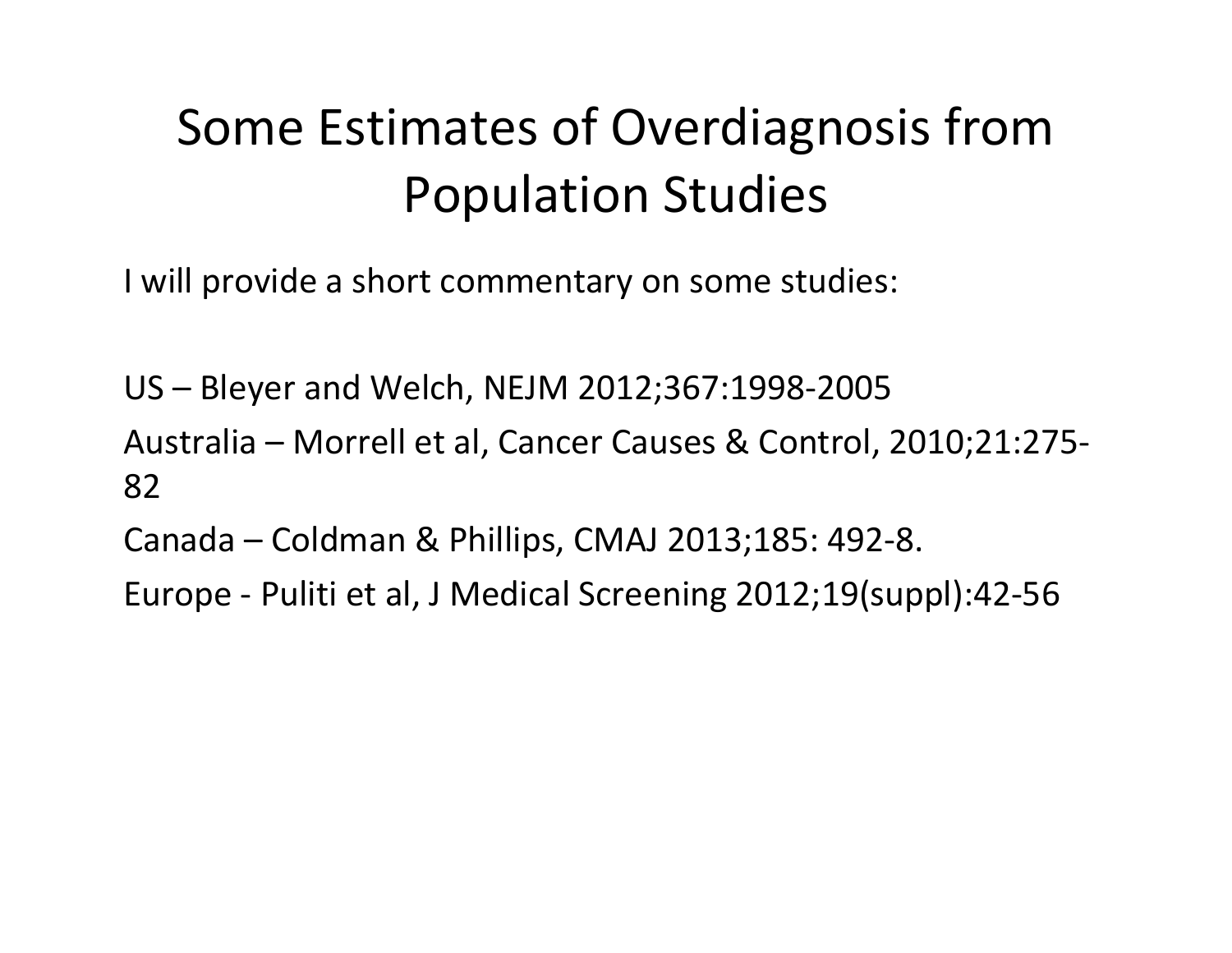## Bleyer and Welch, NEJM 2012;367:1998‐2005

ORIGINAL ARTICLE

### Effect of Three Decades of Screening Mammography on Breast-Cancer Incidence

Archie Bleyer, M.D., and H. Gilbert Welch, M.D., M.P.H.

**ABSTRACT**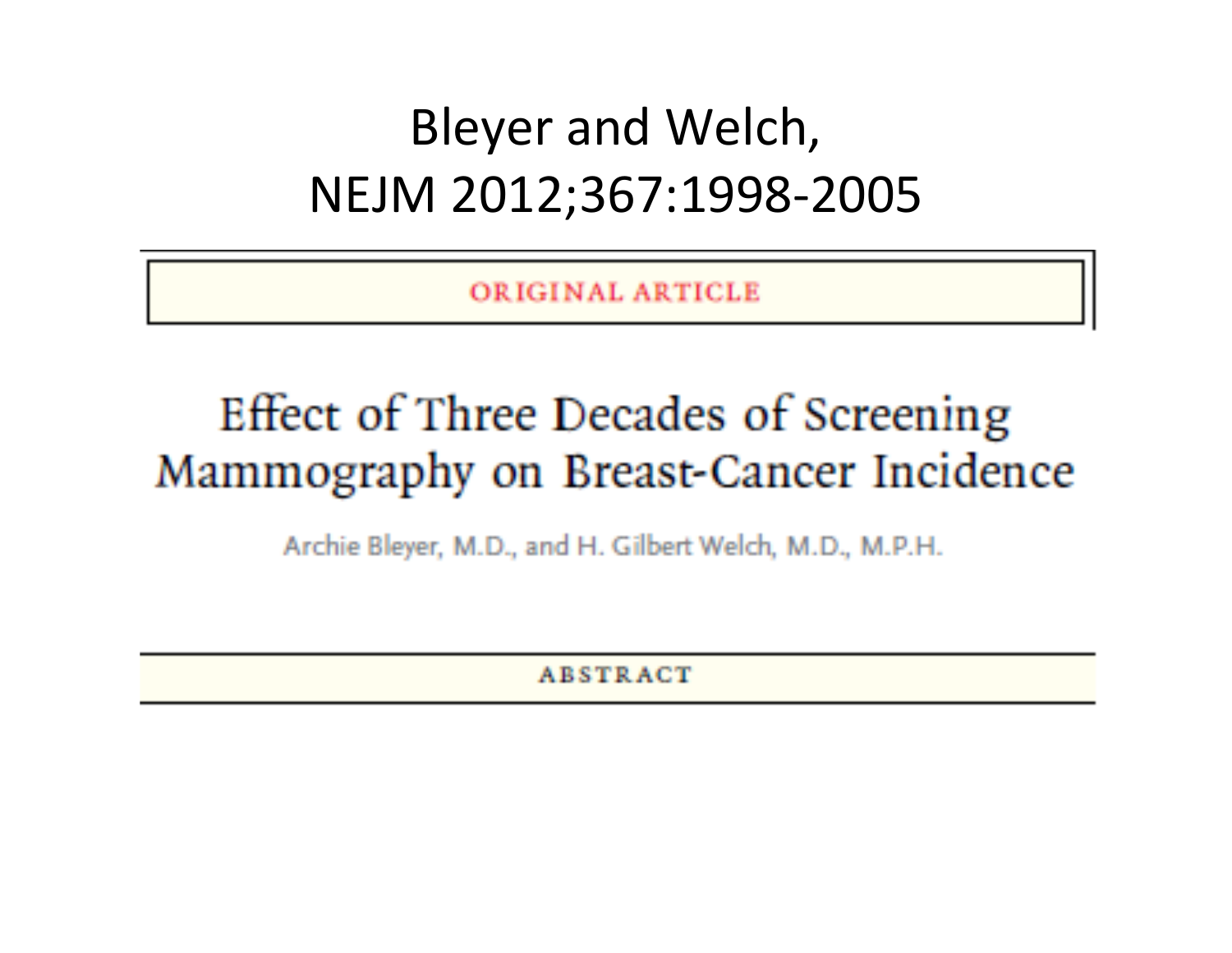### Bleyer and Welch, USA

Approach Taken

•This study used SEER data to examine changes in breast cancer incidence in women 40+ between 1976‐78 and 2006‐08 (30 years).

•Assumed risk of breast cancer in women 40+ did not change (base case) with annual increases of 0.25% and 0.5% also considered

•Examined trends in localized and distant disease

•Used direct standardization of rates to 2000 population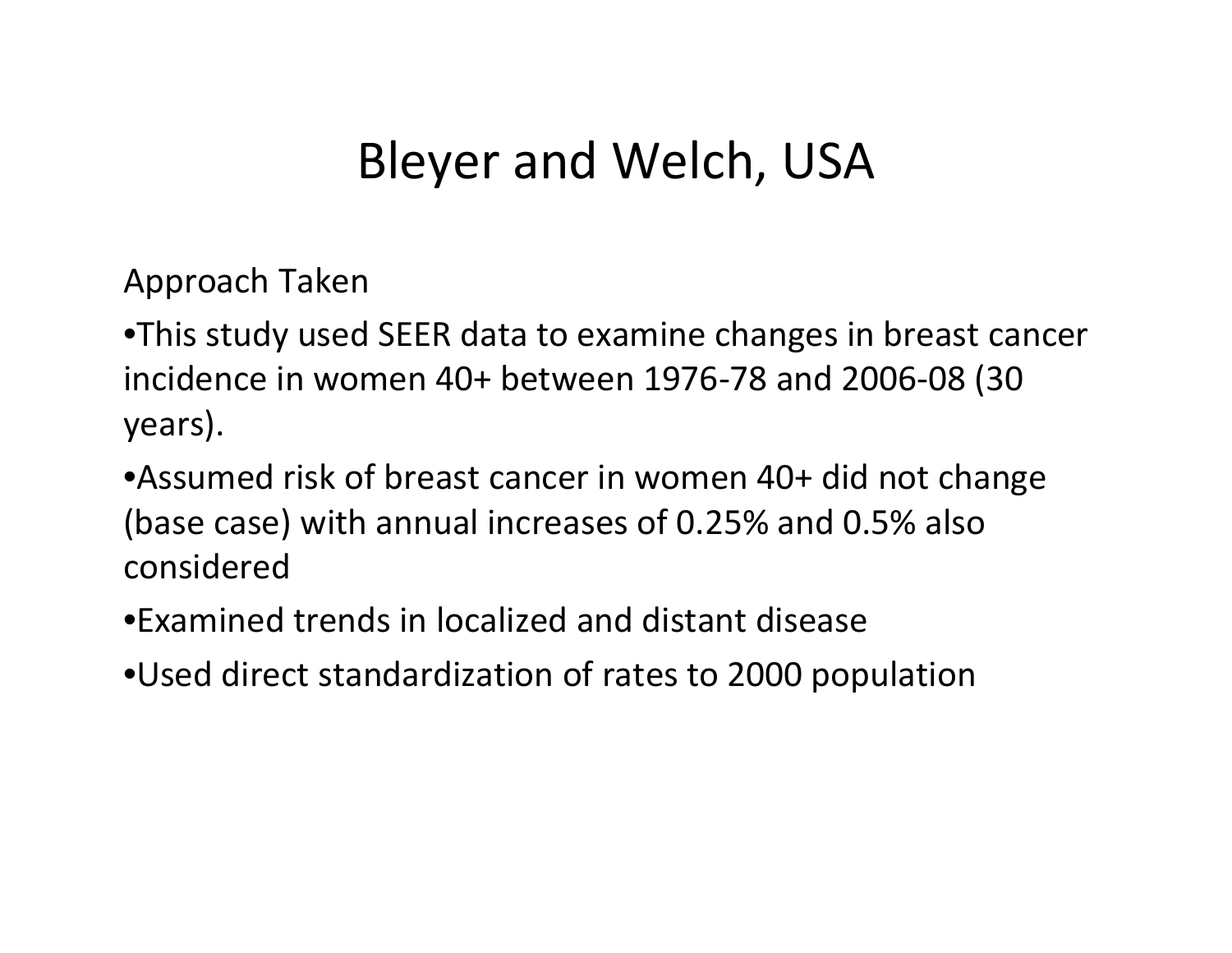## Bleyer and Welch,

*Main Finding*

•Concluded that 31% of breast cancers diagnosed were overdiagnoses (base case – constant risk)

*Comments*

- •Did not adjust for lead time
- •Standardized incidence rates for unclear reasons

•Base case assumed constant breast cancer risk thorughout the period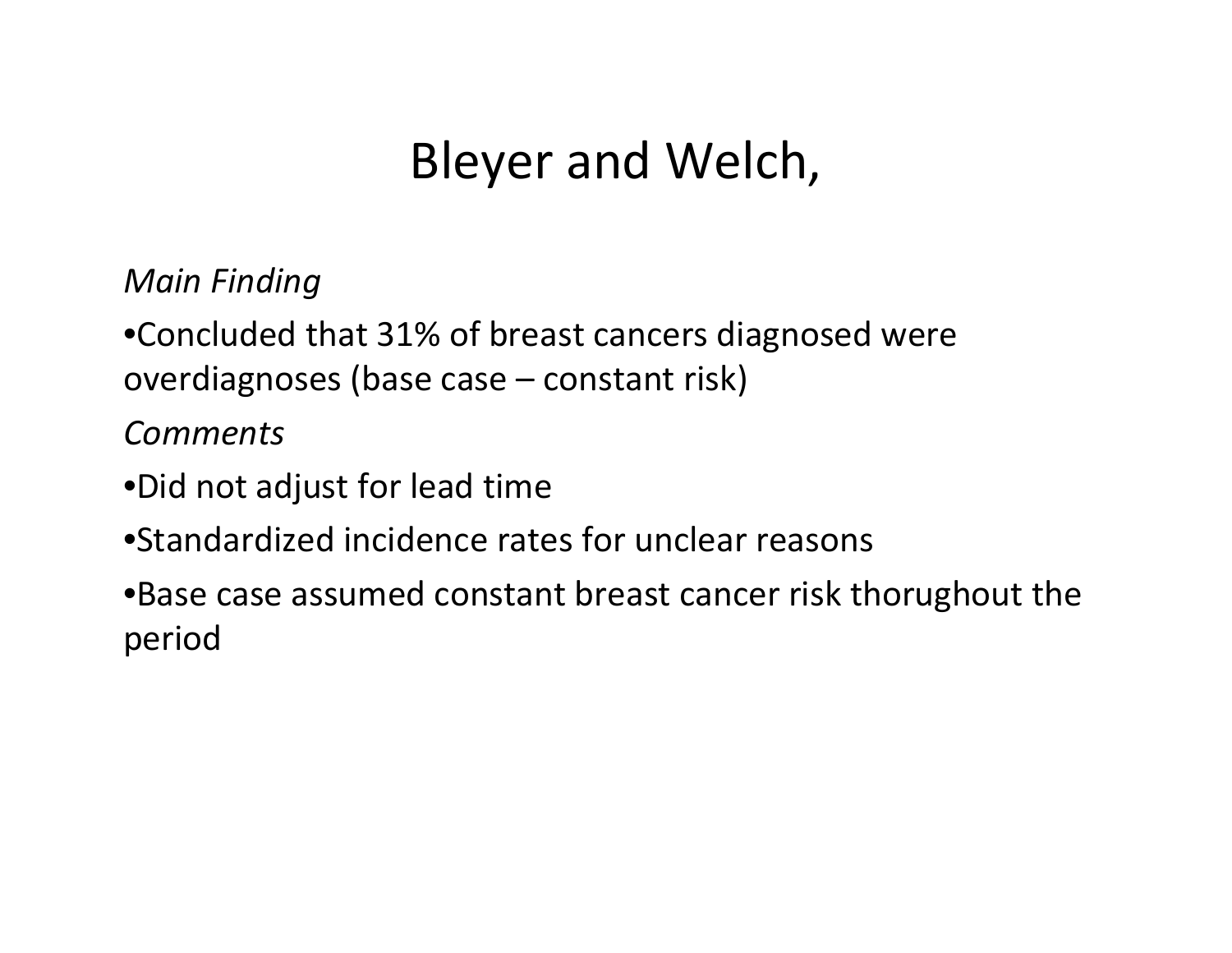#### **CISNET Counterfactual Incidence**

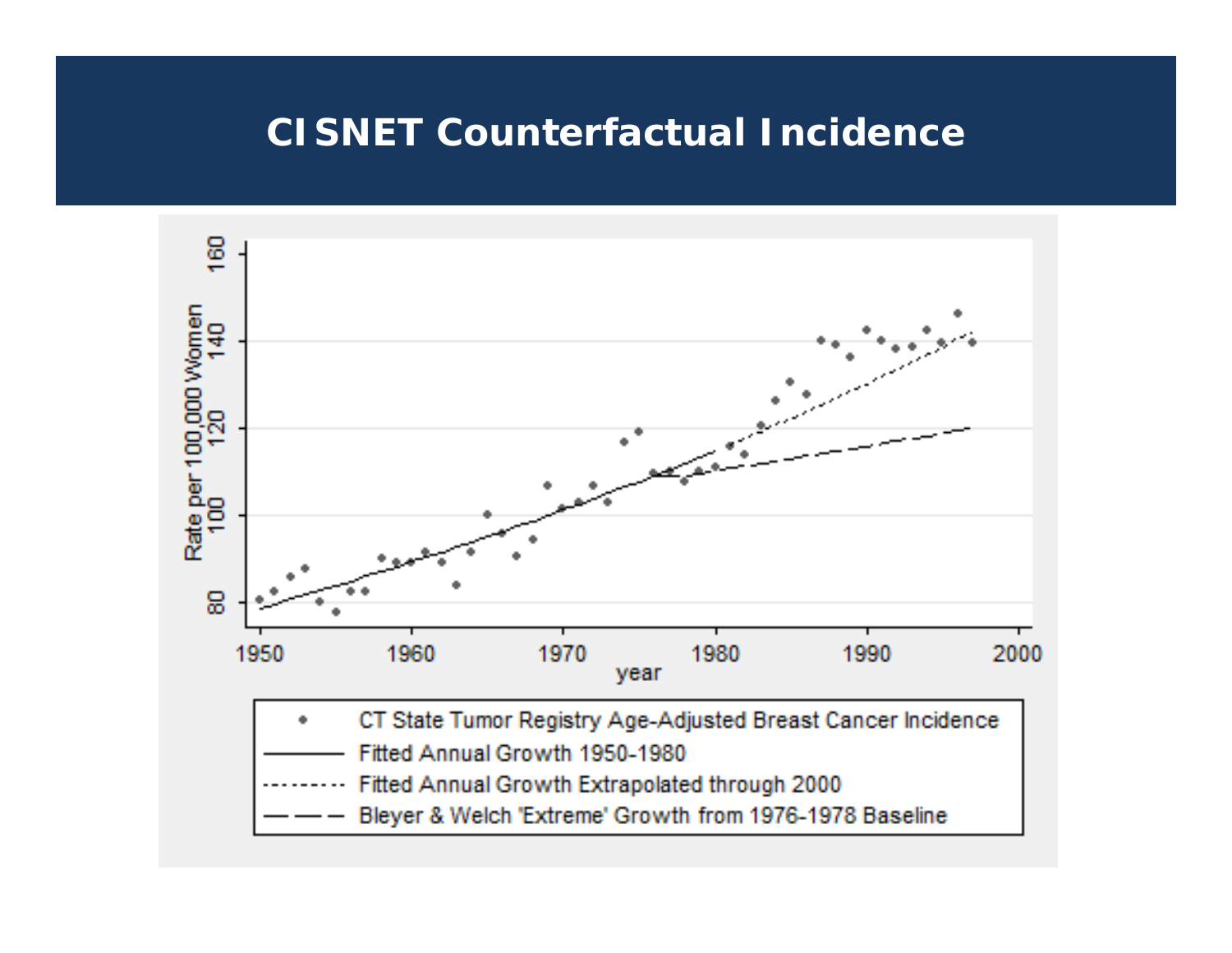# Effect of Differing Assumptions of Annual Increase in Breast Cancer Risk ‐ SEER

| <b>Source</b>             | <b>Annual %</b>        | <b>Projected</b> | <b>Ratio of Observed</b> |
|---------------------------|------------------------|------------------|--------------------------|
|                           | <b>Increase in</b>     | % Increase       | to Projected Rate        |
|                           | <b>Incidence prior</b> | over 30          | at end of 30 Year        |
|                           | to Initiation of       | <b>Years</b>     | <b>Period</b>            |
|                           | <b>Screening</b>       |                  |                          |
| $\bf{0}$                  | $\Omega$               | $\Omega$         | 1.53                     |
| <b>B&amp;W best guess</b> | 0.25                   | 7.5              | 1.42                     |
| <b>B&amp;W Extreme</b>    | 0.5                    | 15.6             | 1.32                     |
| <b>Europe</b>             | 1.0                    | 33.5             | 1.15                     |
| <b>Conneticut</b>         | 1.3                    | 45.4             | 1.05                     |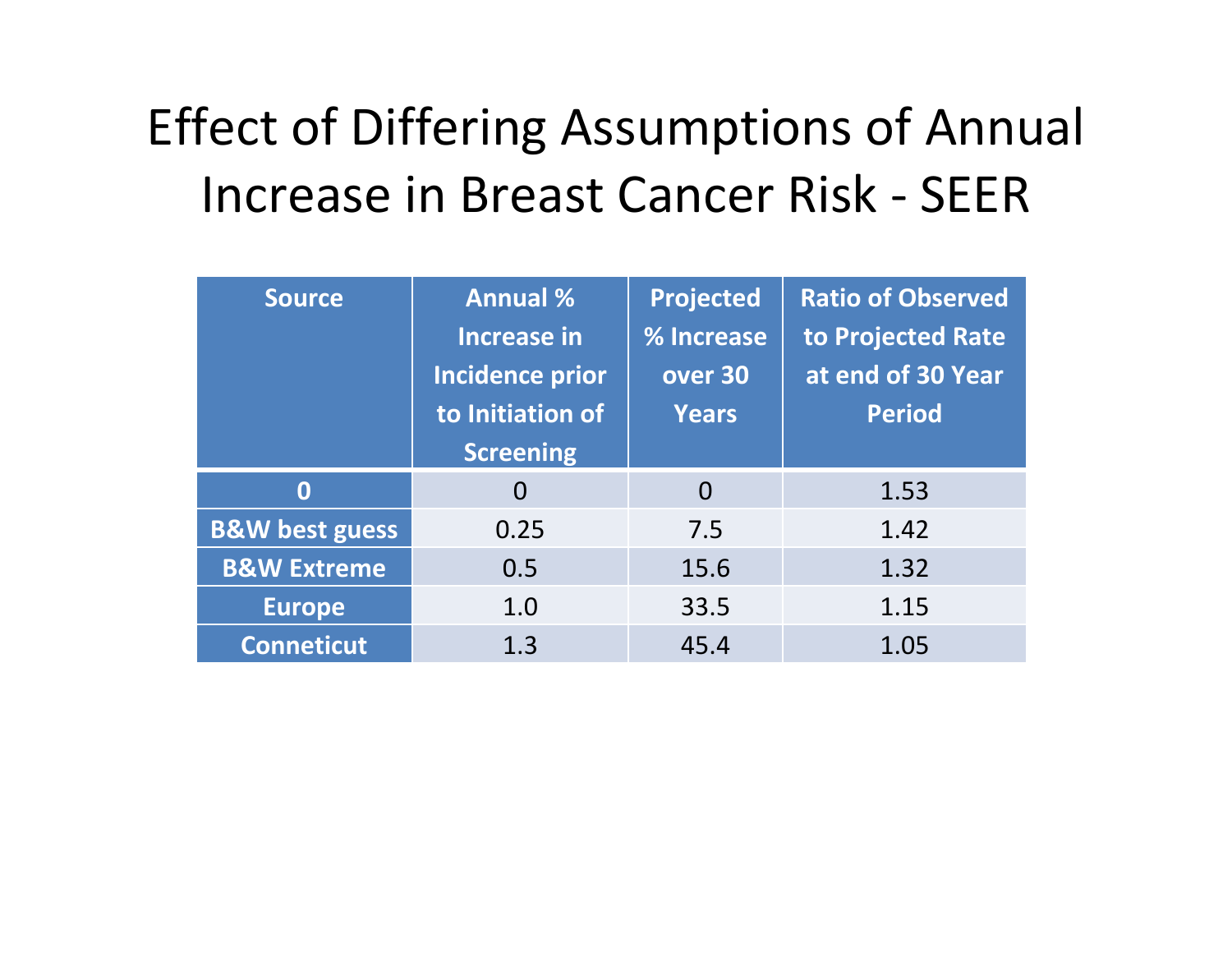### Morrell et al, Australia

Approach Taken

•This study used data from the New South Wales cancer registry to examine changes in breast cancer incidence in women 50‐74 between 1972 and 2001.

•Used population data on risk factors (HRT use, obesity and nulliparity) to estimates changes in breast cancer risk over study period

•Also extrapolated incidence rates using two different approaches

•Adjusted for lead time using two values: 2.5 and 5 years.

•Estimated age‐specific (5 year categories) and cumulative 50‐69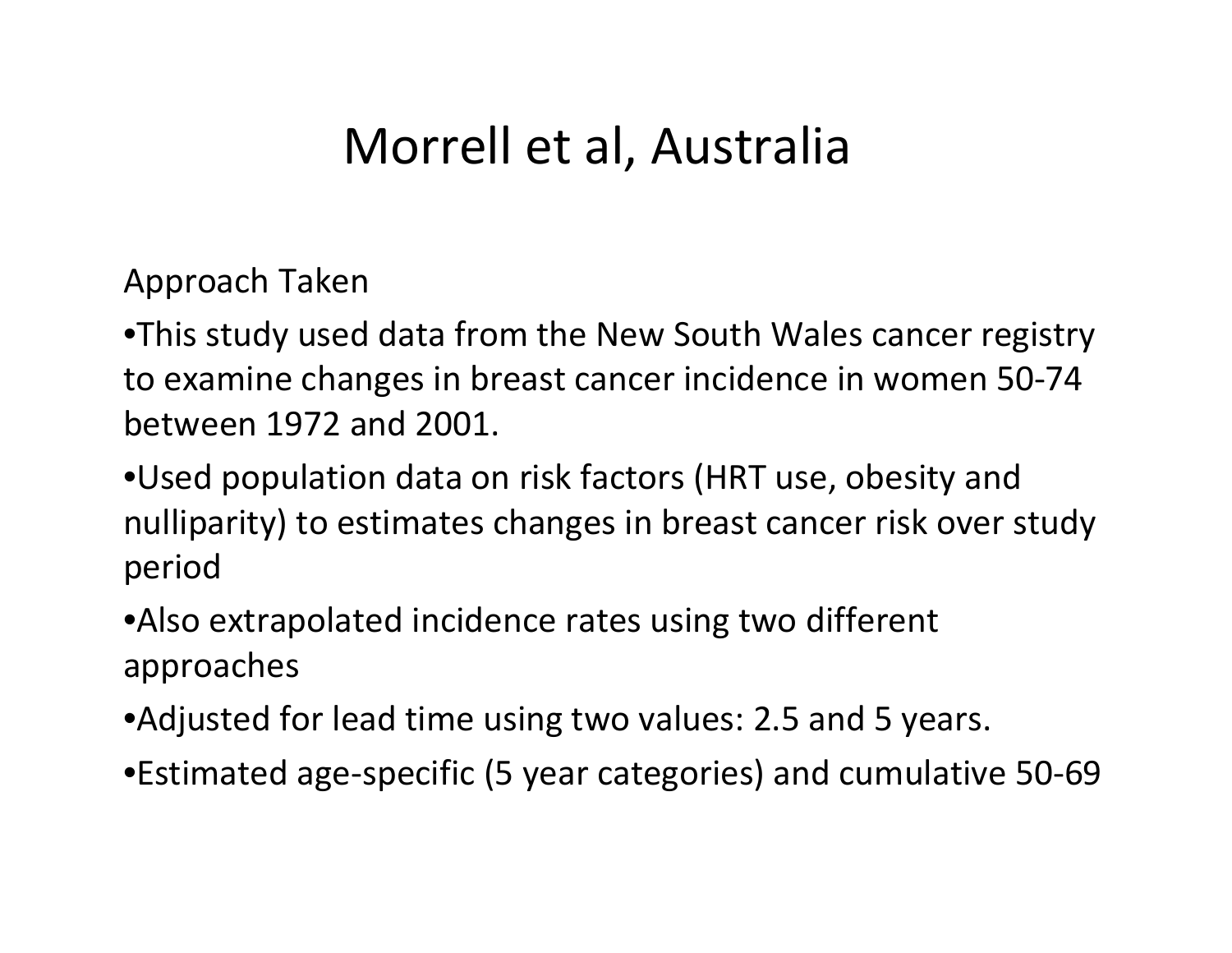### Trends in Breast Cancer Incidence in New South Wales ‐2001 (Morrell, Cancer C&C, 2010, p275)

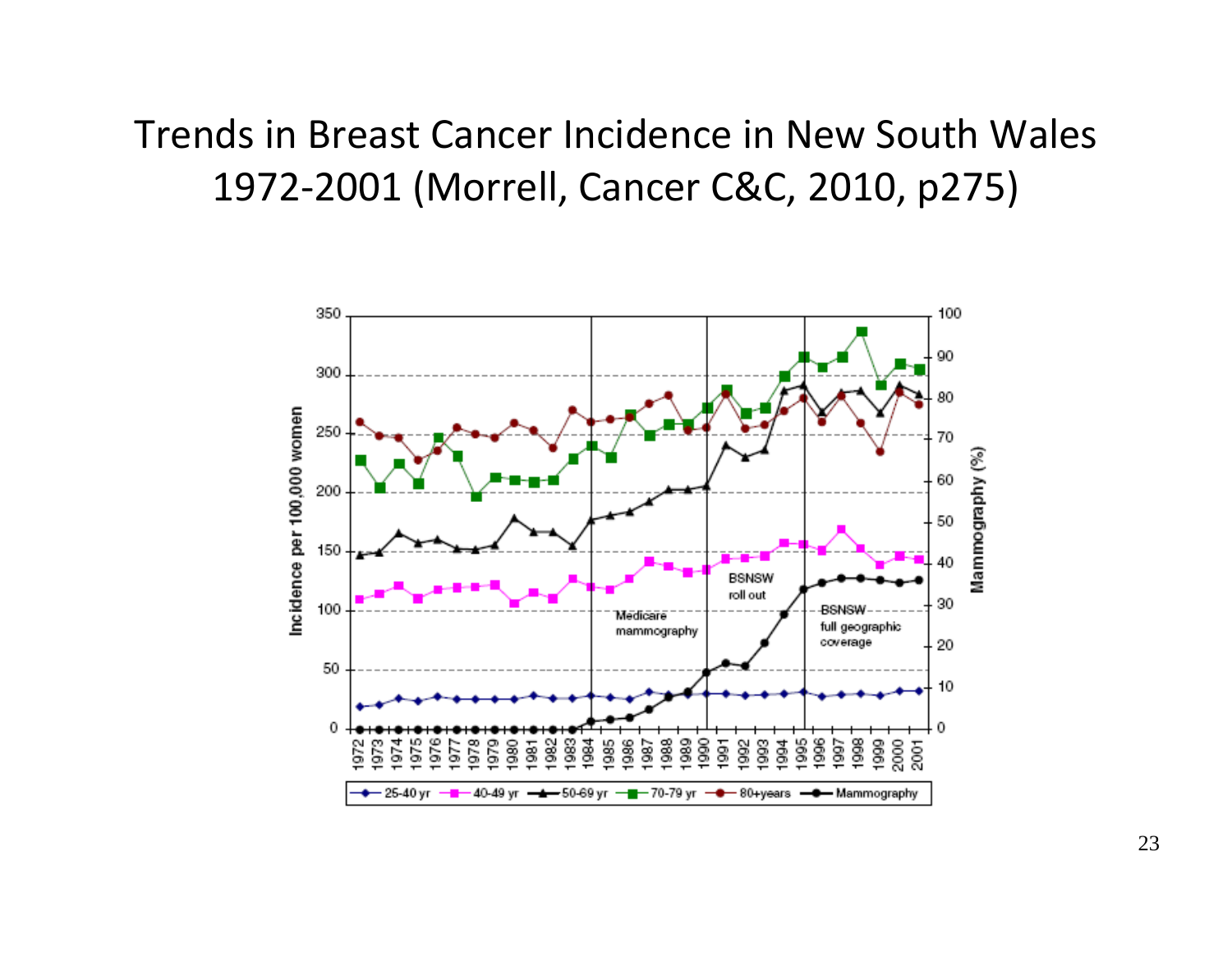### Morrell et al,

*Main Finding*

•Estimated that overdiagnosis was between 30‐42% depending on estimated counterfactual incidence

•Estimated overdiagnosis decreased with age: 53‐35% at ages 50‐54 to 21‐15% at ages 65‐69

*Comments*

•Did not adjust for prevalence screen or include <sup>a</sup> compensatory drop

•Authors comment that they believe their estimates to be conservative (underestimates)

•Inverse age relationship is counter‐intuitive and may reflect the influence of prevalence screens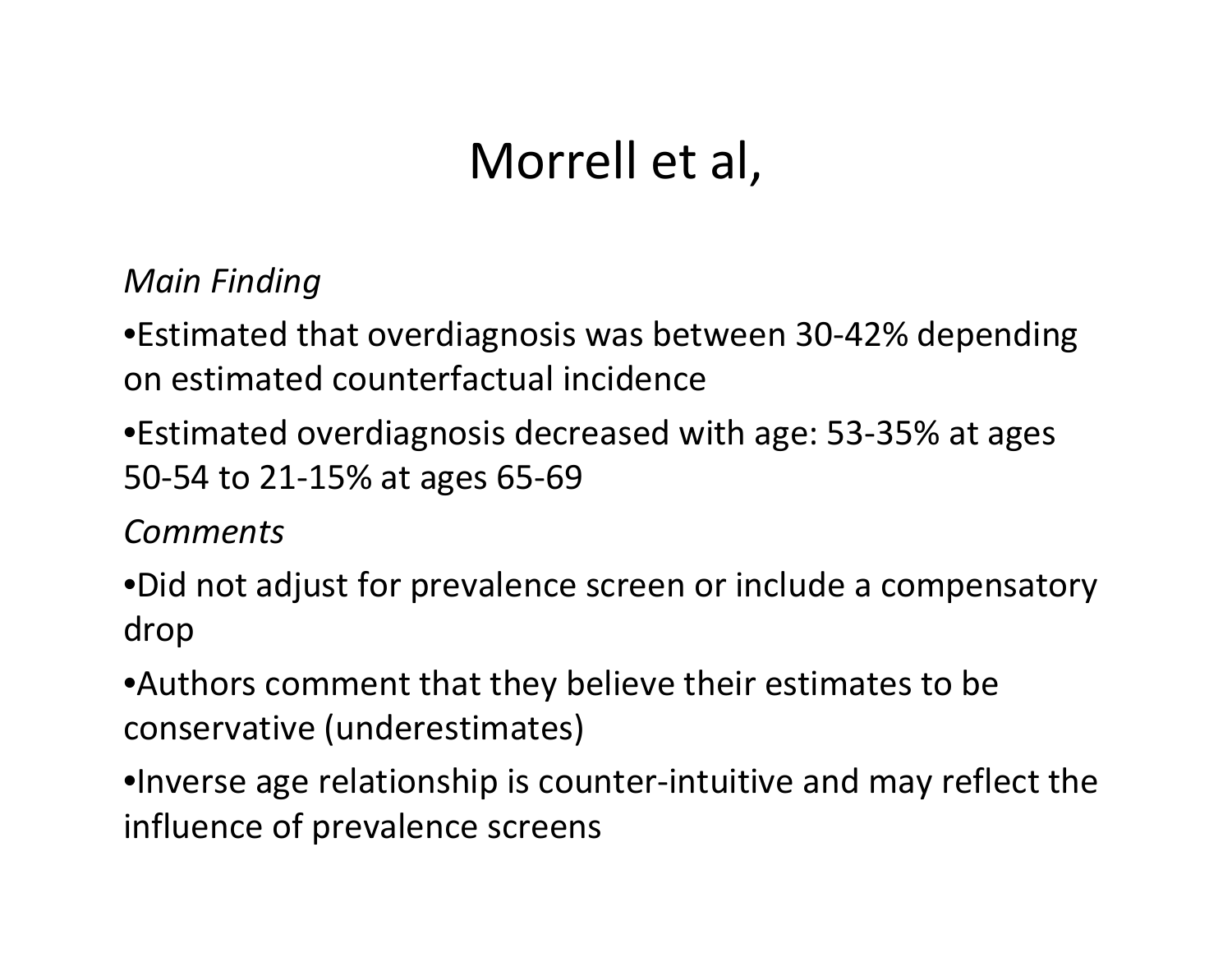### Coldman and Phillips, Canada

#### Approach Taken

•This study used data from the British Columbia Cancer Registry to examine changes in breast cancer incidence in women 50‐74 between 1970 and 2009.

•Used data from population screening program to dynamically allocate the population and cancer cases by screening history

•Also used extrapolated incidence rates using two different approaches

•Used compensatory drop approach (10 year follow‐up) and considered screening between the ages of 40‐79

•Estimated overdiagnosis based upon screened versus un screened and also based on extrapolated population rates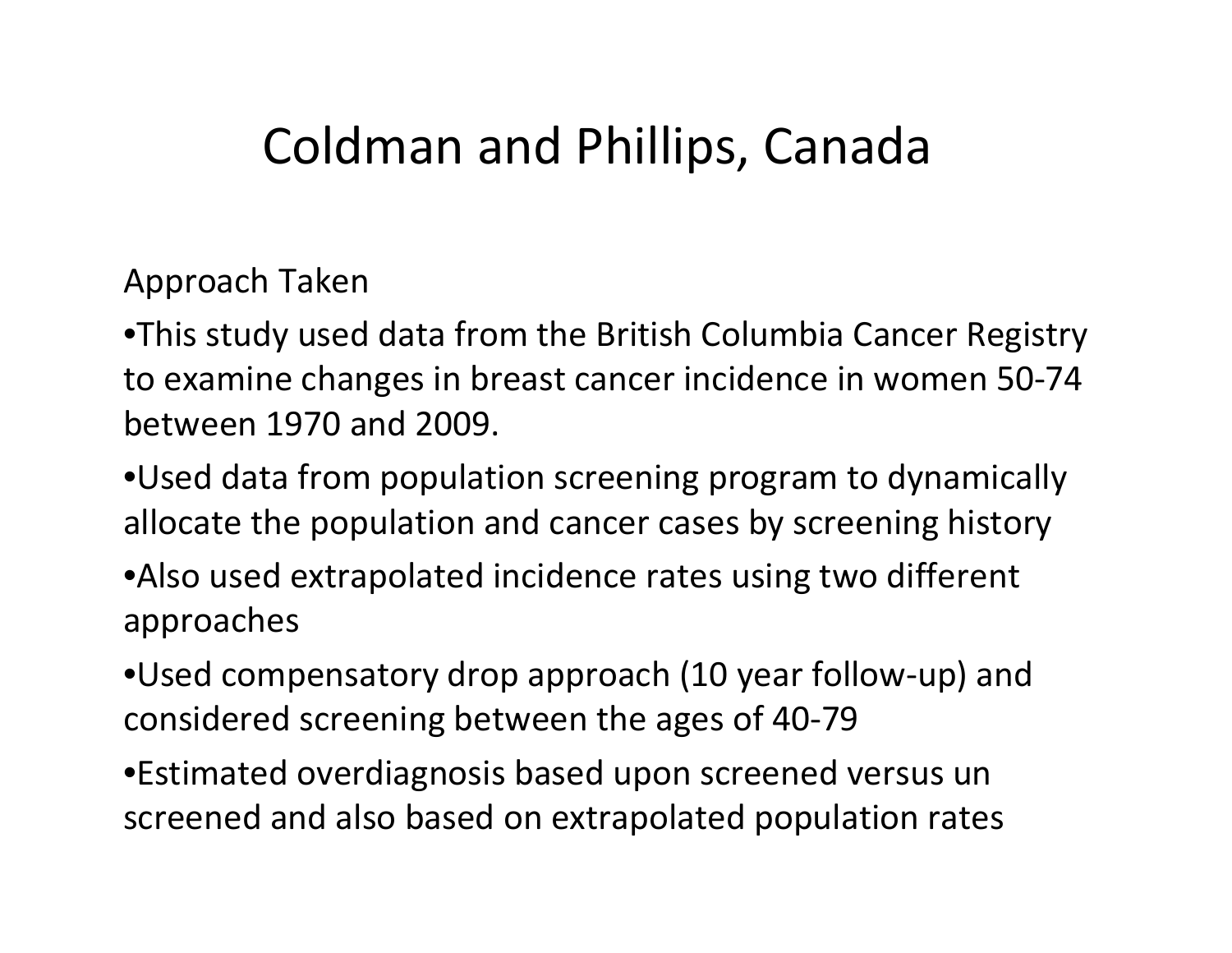#### Incidence of Invasive Breast Cancer by Age, 1970-2009, BC Registry

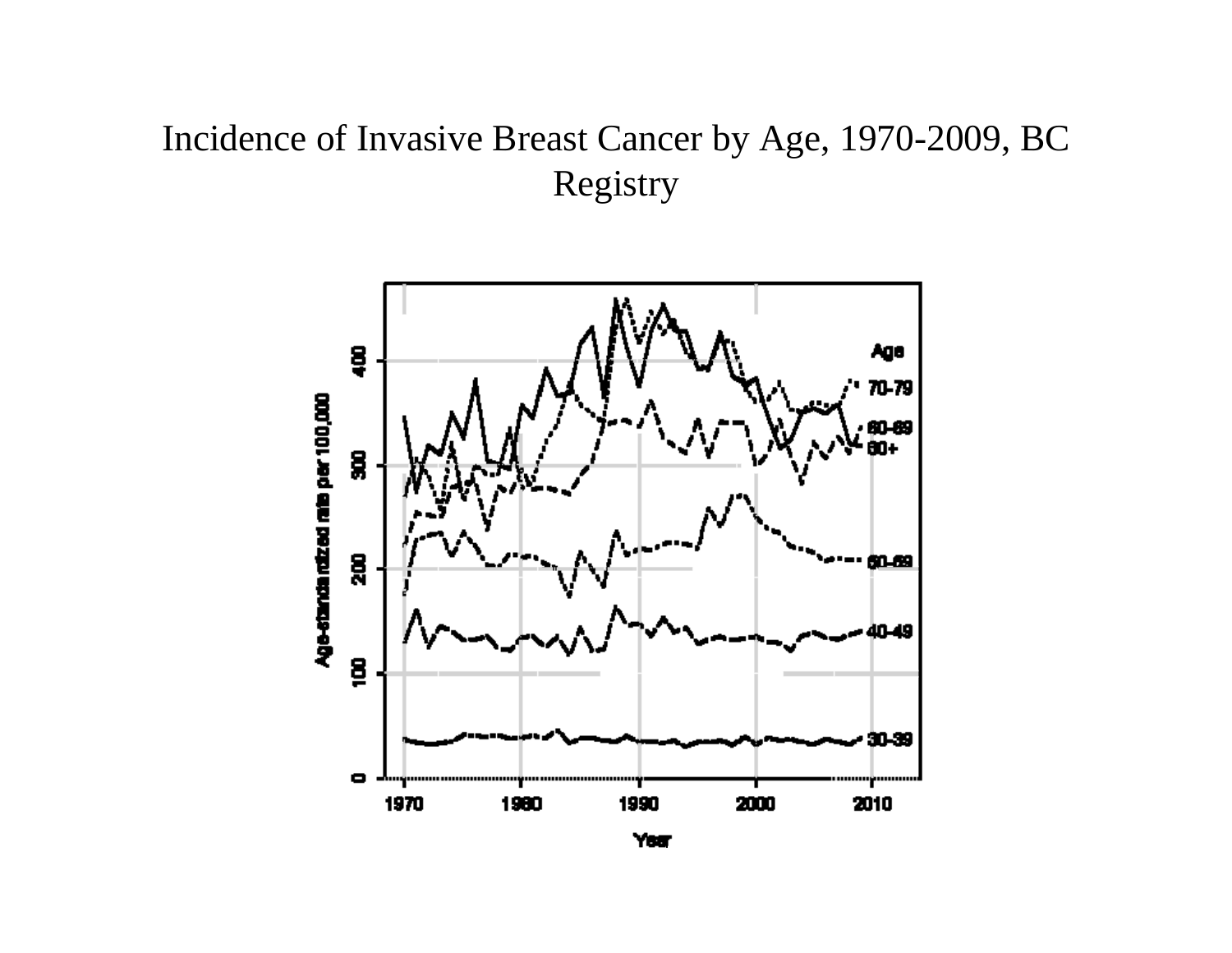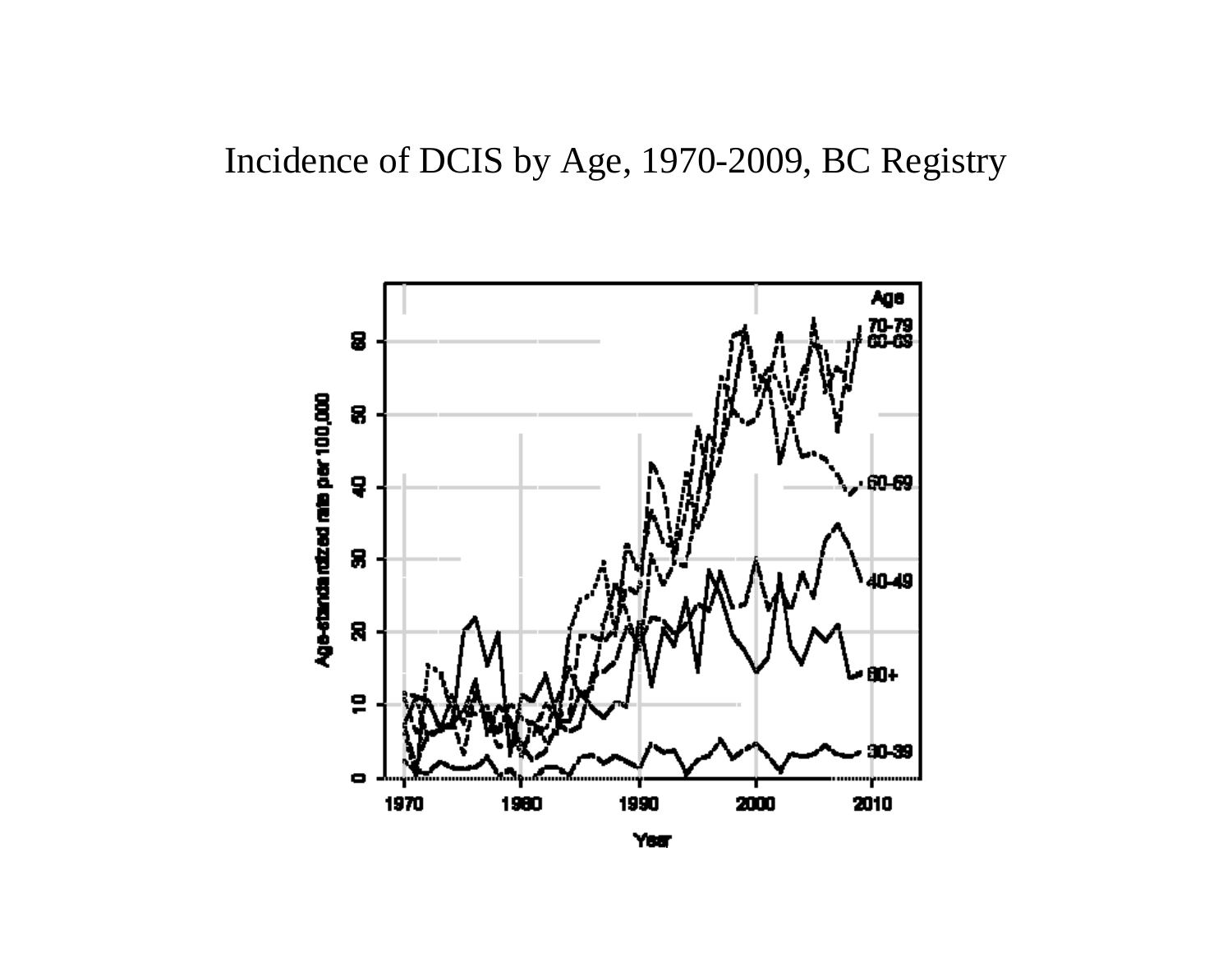### Coldman and Phillips, Canada

#### *Main Finding*

•Estimated that overdiagnosis of invasive cancer was between 5.4% and ‐0.7% depending on comparison (screened versus non or population based estimate)

•Inclusion of DCIS increased estimates of overdiagnosis to 6.7% and 17.3% respectively

*Comment*

- •Used synthetic cohort to estimate effect of screening over large age range
- •Validity of comparison of screened <sup>v</sup> non‐screened uncertain
- •Population based estimates of overdiagnosis had wide CI's
- •Used similar time period to Bleyer and Welch analysis.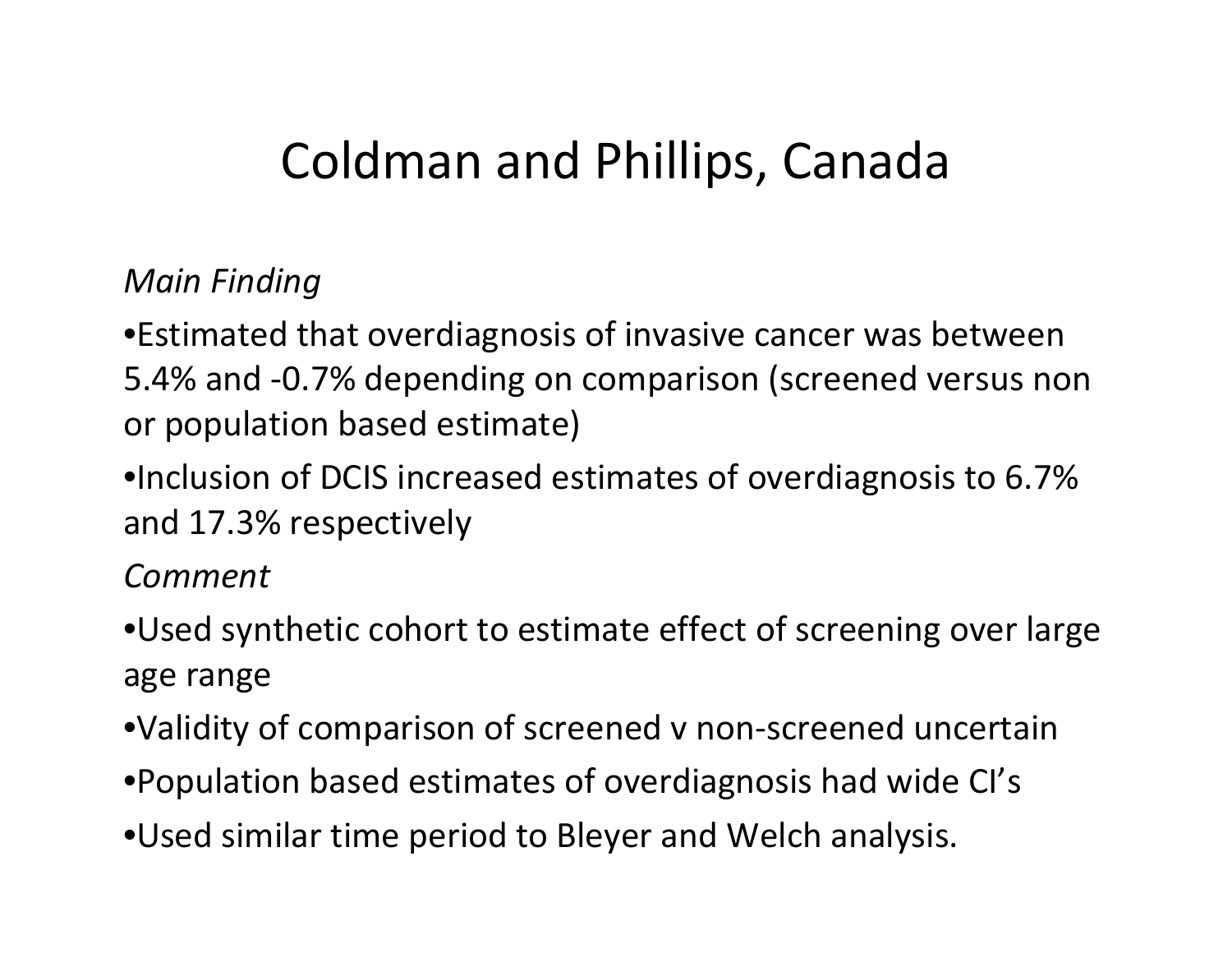#### Comparison of Trends in 3 Jurisdictions: Age‐standardized invasive breast cancer incidence and mortality trends age 50‐69 in BC, New South Wales and US (SEER)



Year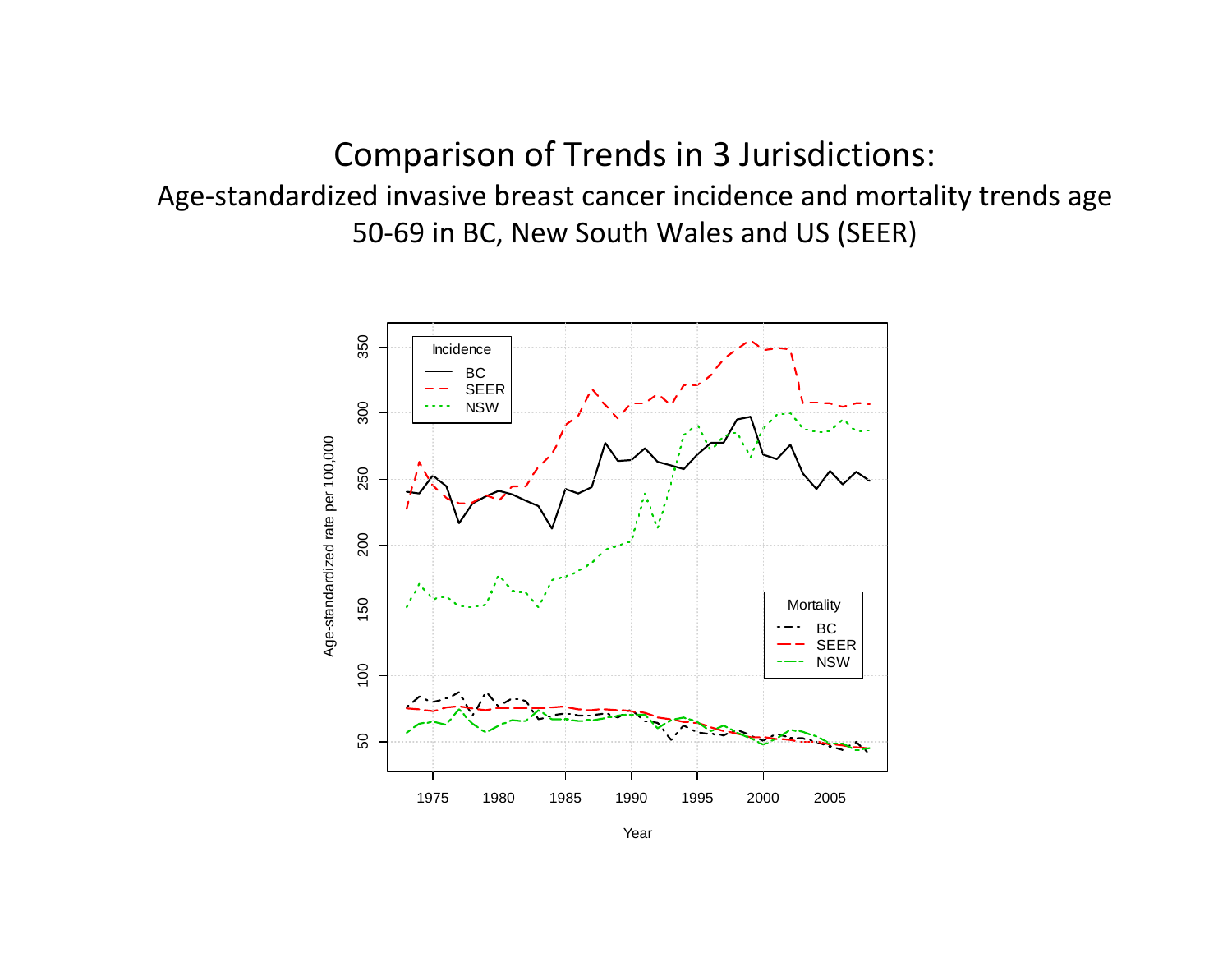### Puliti et al, Europe

Approach Taken

•This study reviewed published studies on overdiagnosis from European screening programs

•Sixteen studies satisfied eligibility criteria

•Studies were critically reviewed for the methods employed to estimate counterfactual rates and how adjustment was made for lead‐time

•Studies were categorized as having adequate or not adequate adjustment for these two factors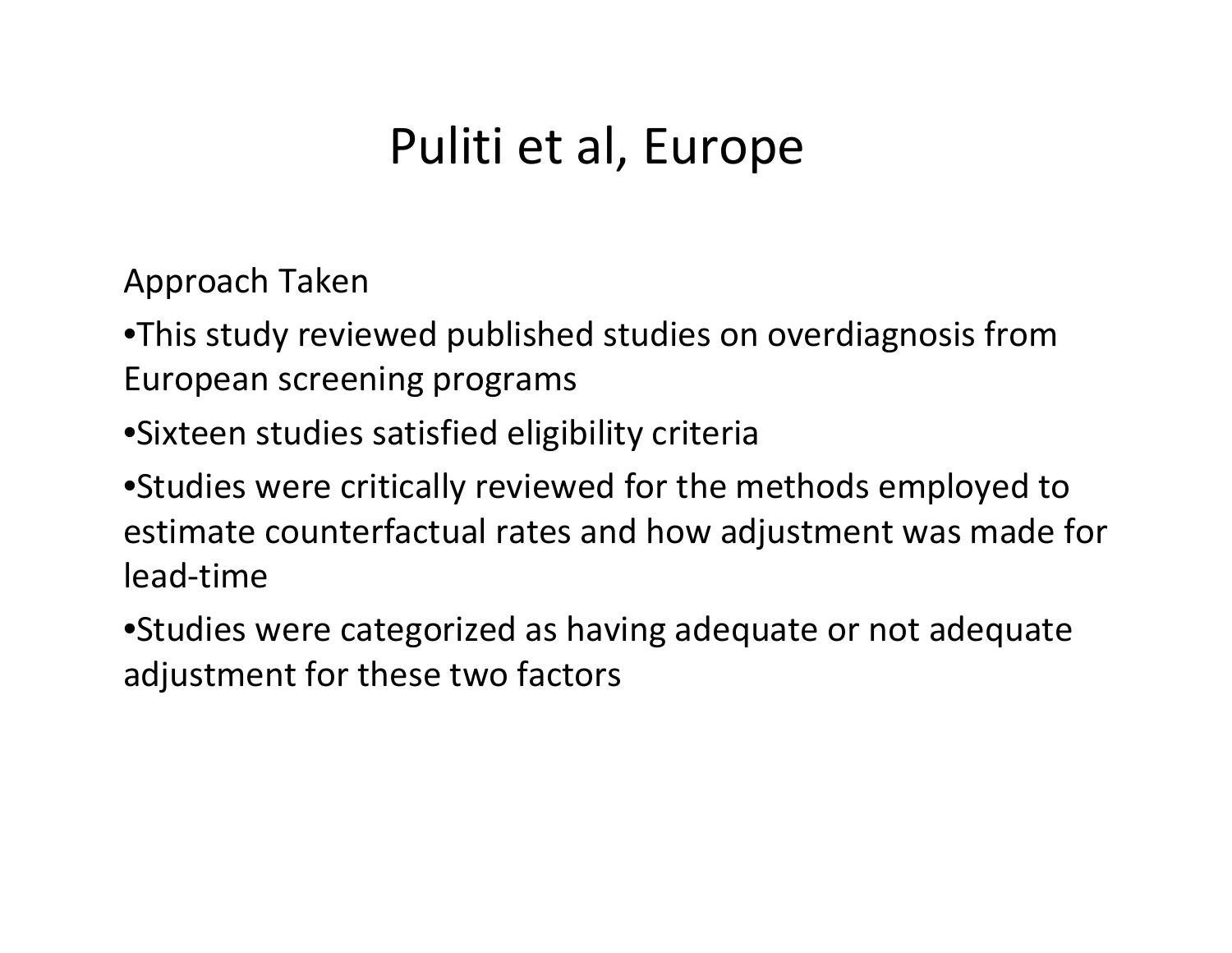## Summary of Findings from Euroscreen Review

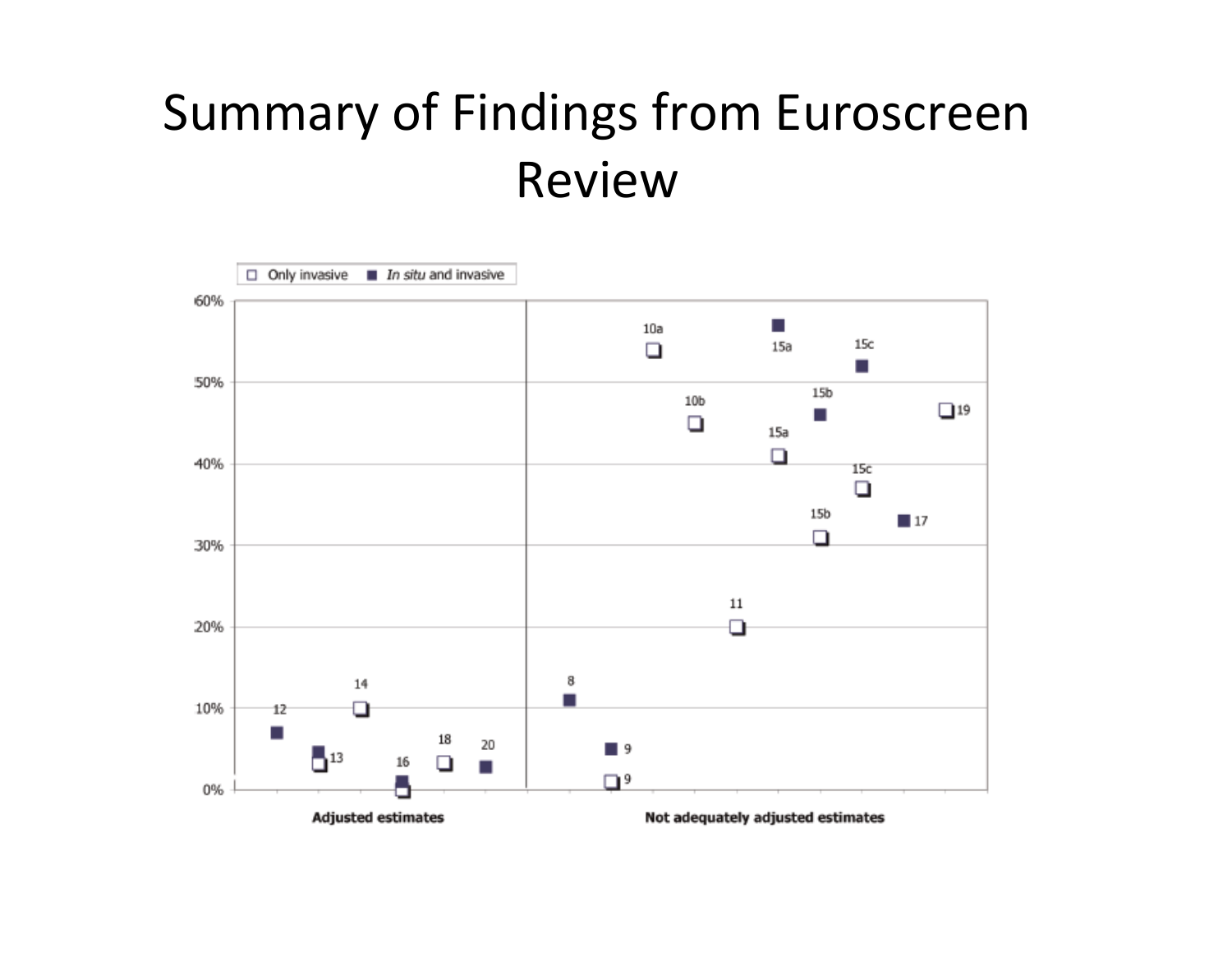## Puliti et al, Europe

*Main Findings*

•Reported rates of overdiagnosis ranged between 0 and 54%

•Among studies judged to be adequately adjusted for lead‐time and counterfactual risk overdiagnosis ranged from 1.0 to 10.0%

#### *Comment*

•The authors provide <sup>a</sup> critical review of multiple studies using <sup>a</sup> common perspective

•Studies varied in the methods they employed to estimate overdiagnosis

•Inadequate adjustment lead to increased estimates of overdiagnosis